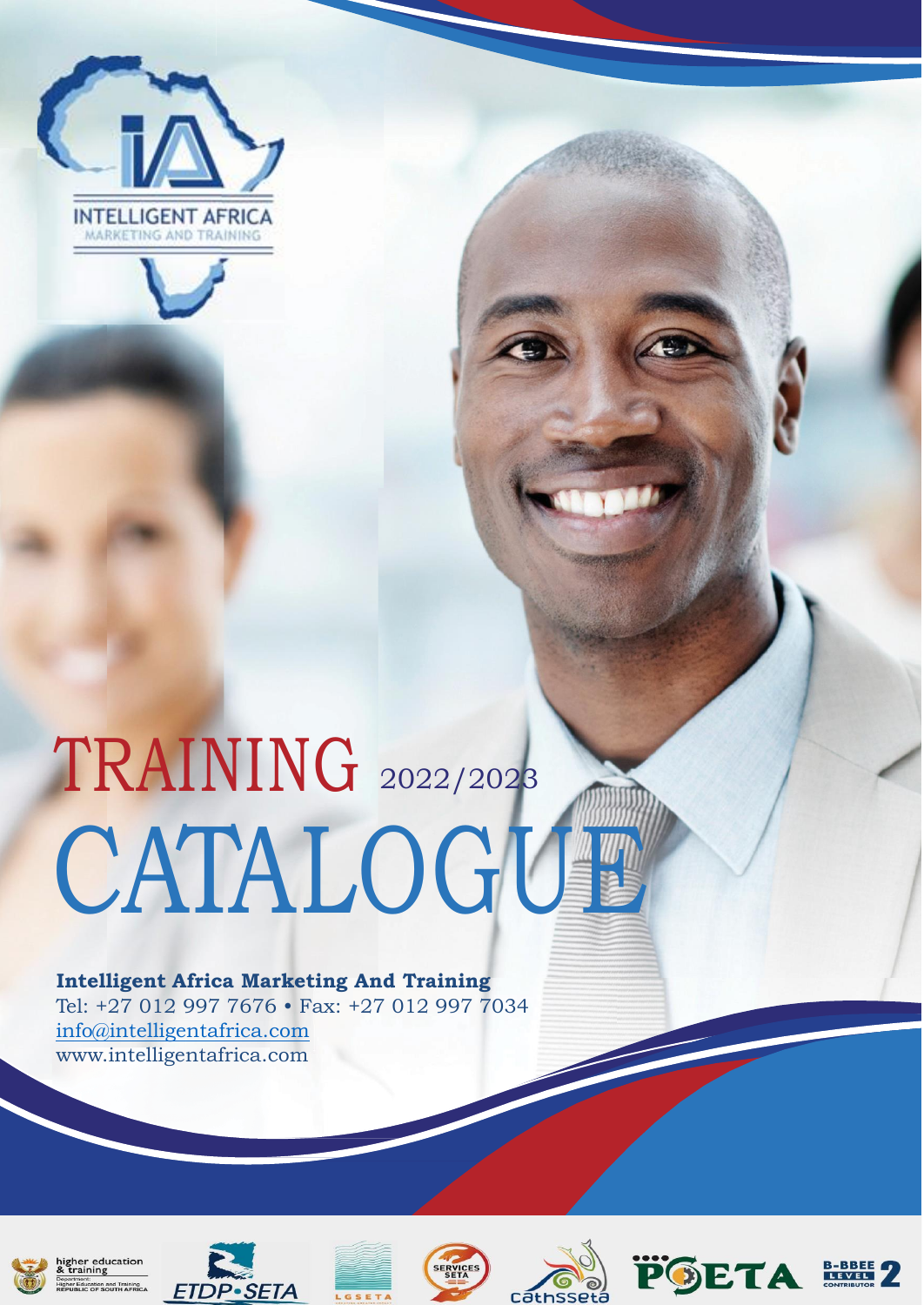## **ABOUT US**

## **THE INTELLIGENT AFRICA APPROACH**

Intelligent Africa is a marketing and training company focusing of providing training to both the Public and Private Sectors. Using critical market research methods in the designing and production of our events, we are able to identify the unique challenges facing African businesses today. Our commitment to service excellence means that we deliver genuine training solutions at competitive rates. Our research driven, tailor-made events relate directly to market trends and environmental changes. Intelligent Africa draws on a diverse pool of industry professionals in the production of its events, to provide delegates with the ultimate learning experience. Not only do our experts possess a wealth of knowledge, relevant qualifications and solid industry experience, they also demonstrate exceptional presentation skills, keeping delegates interested and focused at all times.

## **ACCREDITATION AND COMPANY STATUS**

#### • SETA ACCREDITATION:

Intelligent Africa Marketing and Training was awarded Program Accreditation to deliver accredited learning programs by:

- Services SETA, Accreditation Number 2228.
- P SETA, approval number P21/0717/GP795
- LG SETA, approval number LGRS-1686-170828
- ETDP SETA

This means that our South African clients are able to claim back part of the Skills Development Levy, as per the Skills Development Act. Intelligent Africa is also providing short courses that are aligned with unit standards and full learning qualifications. Selected courses resort under the full qualification Bachelor of Business Administrations (BBA) degree (SAQA Qualification ID 59850). Our partner Southern Business School is registered with the CHE (Council of Higher Education). Therefore their full qualification includes subjects which are presented as short courses.

- Intelligent Africa is proud to be associated with SAACI. SAACI is the central professional forum and communication center for the conference industry in Southern Africa. Intelligent Africa's membership number is: S1186.
- Intelligent Africa is 100% owned by women. We are compliant to the Employment Equity Act and strive to create equal opportunities in the workplace. Intelligent Africa Marketing and Training can be considered a BEE Level 3 Contributor.

## **FOCUSED "IN-HOUSE" TRAINING AND STUDY TOURS**

Our portfolio of training courses can also be delivered in-house for a cost effective, tailor-made experience. Should one organisation have enough delegates, we offer a wide range of course "in-house" on your premises or venue of your choice with the following advantages:

- Greater client-specific focus and customisation
- Key personnel are not absent from the office for too long
- Convenient business dates can be selected
- Cost effective

Intelligent Africa's Study Tours provide a practical learning experience while exploring relevant content areas for delegates to implement at their workplace. The learning goals of each Study Tour are customised to the organisations requirements and specifications. Study Tours emphasise experiential learning and offer both group and self-directed activities.

## **PROMOTIONAL ITEMS**

Intelligent Africa supply the prefect brand building gifts and promotional items for all you exhibitions, conferences and events.We specialise in promotional services, ensuring your organisation delivers your corporate message to the right person at the right time. With efficient service, product branding and personalisation, Intelligent Africa is the answer to your corporate branding.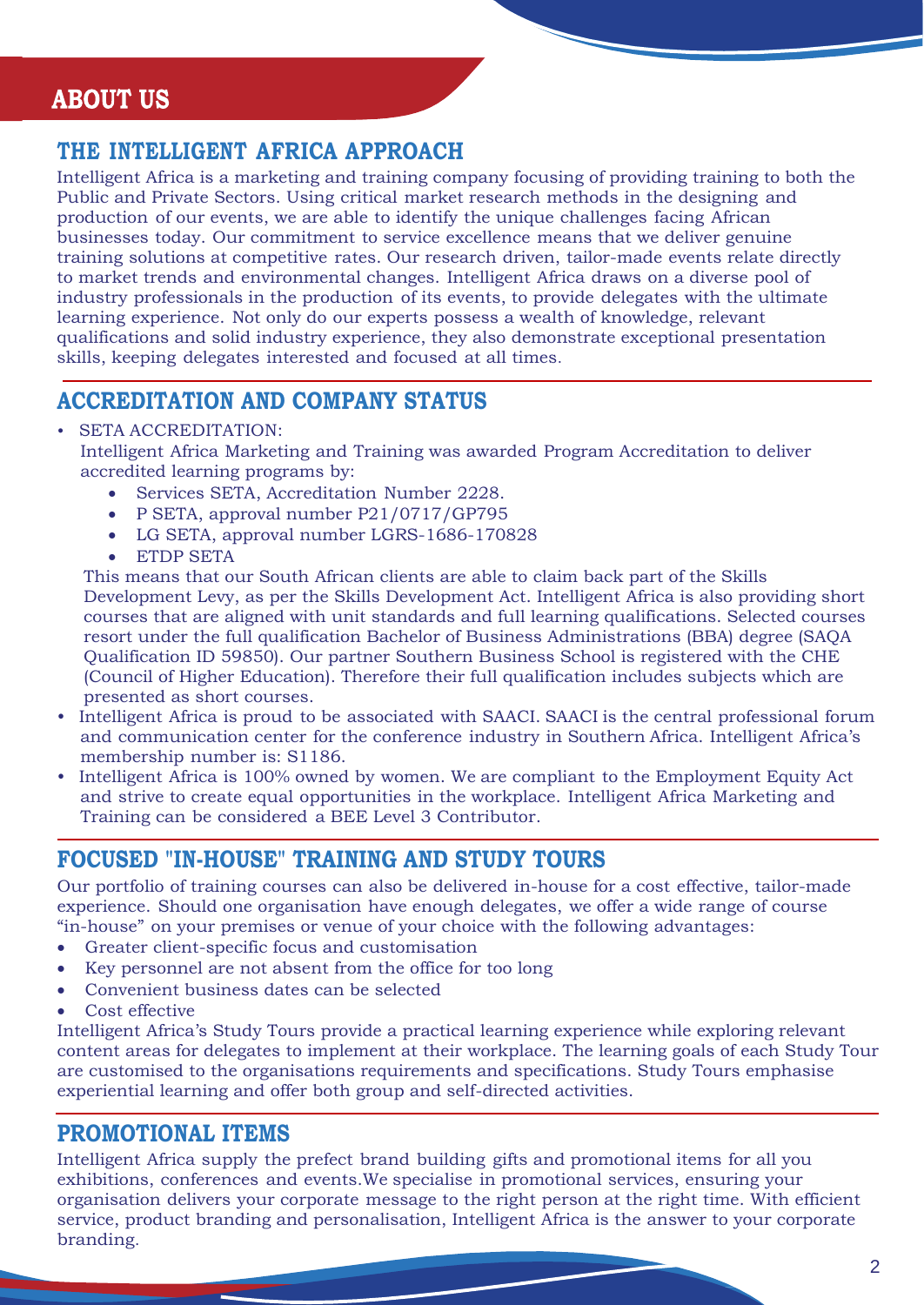## **SUMMARY OF COURSES**

## **FINANCE**

## **TENDER ADJUDICATION, PUBLIC SECTOR AND PPP CONTRACT MANAGEMENT**  (5 DAYS)

NQF LEVEL 6, CREDITS 5

#### **LEARNING OUTCOMES**

- Addressing the Responsibilities of Bid Evaluation and Bid Adjudication Committees
- Determining the Bidding Processes
- Understanding the Contract Management Framework and Process
- Highlighting the Importance of Effective Relationship and Contract Performance Management
- Integrating Risk and Governance in Effective Contract Management
- Identifying Potential Loopholes in the Contract to Prevent Fraud Waste and Abuse
- Addressing Key Contract Issues for Public Private Partnerships (PPP)

## **PUBLIC FINANCIAL MANAGEMENT FOR NON-FINANCIAL MANAGERS**

(5 DAYS) NQF LEVEL 5, CREDITS 20

#### **LEARNING OUTCOMES**

- Highlighting the PFMA and the Statutory Framework for Public Financial Management
- Addressing structures and role-players in public financial management
- Planning and budgeting in the public sector
- Managing of Revenue, Expenditure, Assets and Liabilities (REAL)
- Addressing loans and guarantees
- Determining government accounting requirements
- Applying preferential procurement and the supply chain management framework
- Implementing risk management and performance measurement and management
- Highlighting in-year and annual monitoring and report

## **DESIGNING, DEVELOPING AND MANAGING DONOR FUNDED PROJECTS**

(5 DAYS) NQF LEVEL 5, CREDITS 20

- Understanding the intricacies of donor funding specifically in the context of development interventions
- Determining funding trends of major development partners
- Addressing project cycle, decision points, key documents and use of the Quality Framework
- Applying principles of the Logical Framework Approach
- Designing a project according to the Logical Framework Approach
- Preparing and assessing the quality of a Logical Framework Matrix
- Organising activity schedules, preparing budgets and resources schedules
- Assessing project implementation arrangements and designing a monitoring and evaluation system
- Identifying indicators and sources of verification
- Applying the 5 evaluation criteria used by the major donors/development partners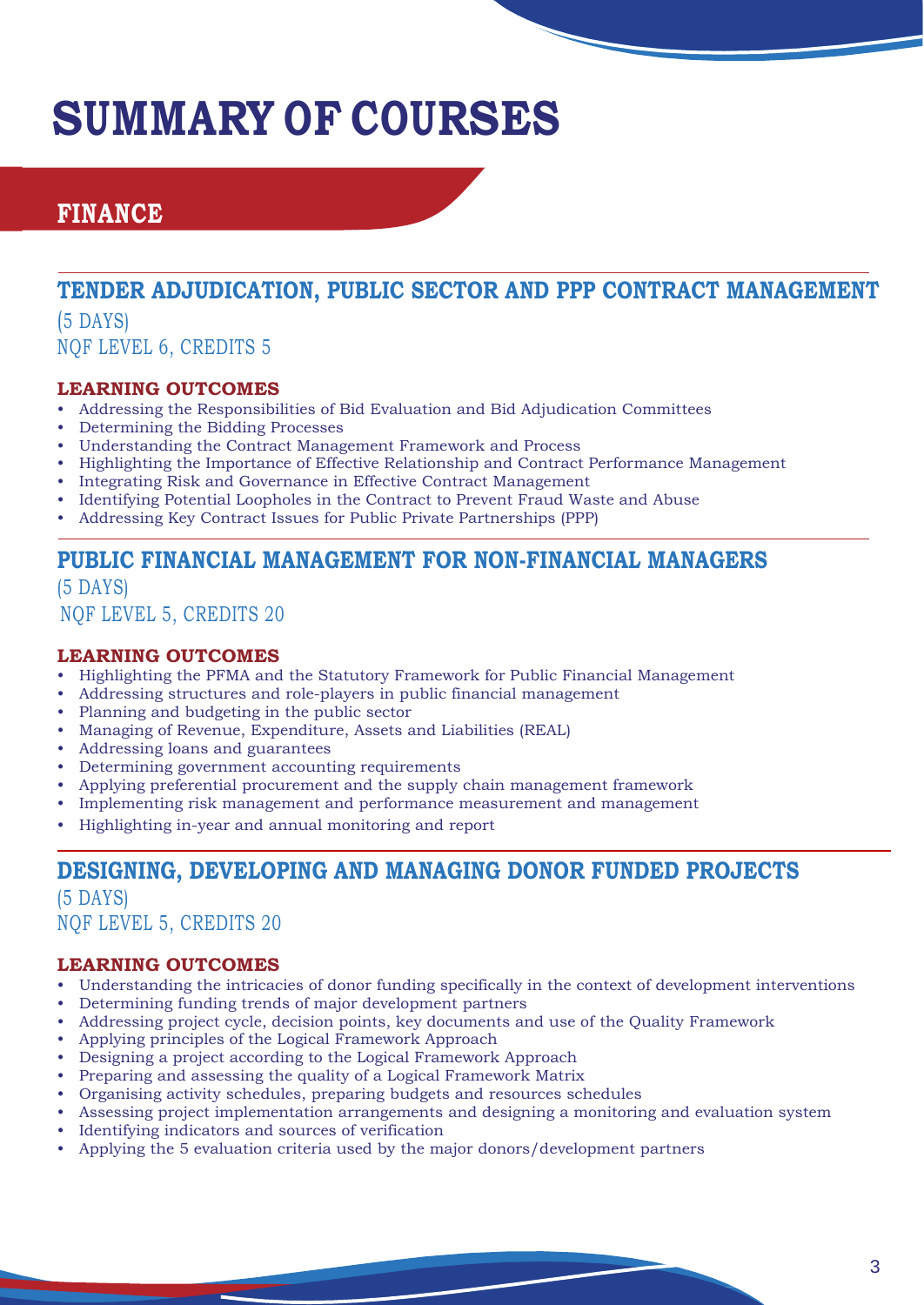## **ADVANCED PUBLIC SERVICE PROCUREMENT, FRAUD AND CONTRACT MANAGEMENT STRATEGIES**

(5 DAYS) NQF LEVEL 5, CREDITS 5

#### **LEARNING OUTCOMES**

- Addressing public procurement as a new management approach
- Highlighting international procurement and tendering principles
- Addressing the bidding process
- Decreasing Fraud, Waste and Abuse (FWA) in public institutions
- Implementing procurement processes that reduces risk of procurement fraud
- Conducting procurement audits and investigations
- Addressing governance risk and compliance for government

## **TENDER, PROCUREMENT AND SUPPLY CHAIN PROCESSES IN THE PUBLIC SERVICE**

(5 DAYS) NQF LEVEL 5, CREDITS 5

#### **LEARNING OUTCOMES**

- Ensuring that procurement needs are justified in terms of a sound business principles
- Compiling with competitive tendering rules to acquire goods services and works at the best price, taking account of life-cycle costs
- Implementing processes to ensure adequate performance from suppliers
- Putting controls in place to ensure regularity in procurement activities to avoid fraud and corruption
- Processes for submission and timely resolution of procurement process complaints

## **STRATEGIC AND OPERATIONAL PLANNING FOR SUCCESSFUL PUBLIC SECTOR BUDGETING**

(5 DAYS) NQF LEVEL 6, CREDITS 5

- Describing the strategic and operational planning and management process in the public sector
- Applying budgeting principles and techniques
- Understanding Performance Budgeting
- Addressing budgetary control at a departmental and institutional level
- Applying of modern management techniques and applications in the government sector
- Implementing strategic planning and budgeting in a government context
- Creating a strategic framework for managing and measuring organisational performance
- Drafting of operational /implementation plans
- Understanding revenue and expenditure forecasting based on the requirements of the strategic plan
- Relating revenue and expenditure forecasting based on the requirements of the strategic plan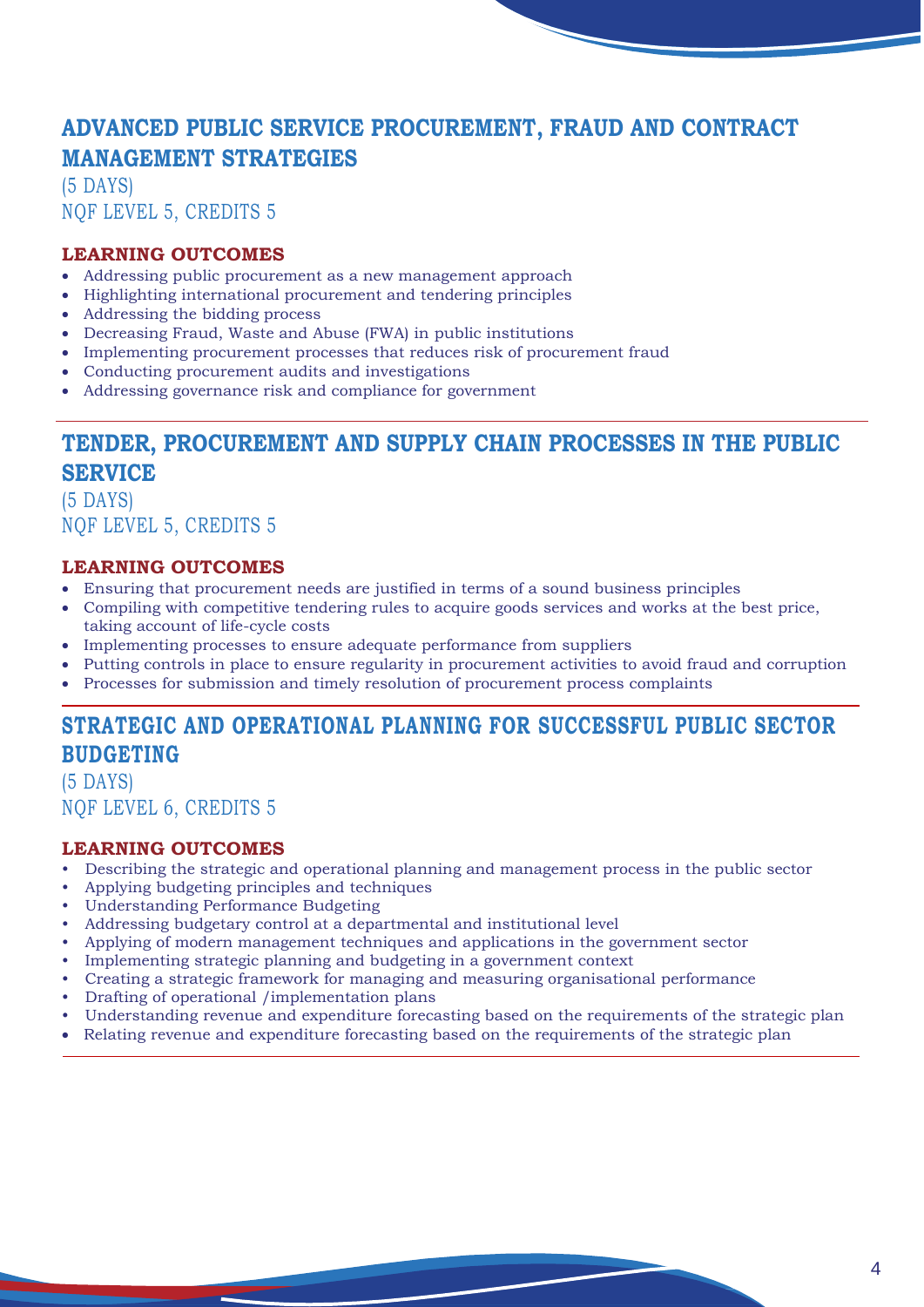## **FINANCIAL PLANNING AND BUDGETING FOR THE PUBLIC SECTOR**

(5 DAYS) NQF LEVEL 5, CREDITS 20

#### **LEARNING OUTCOMES**

- Addressing financial and budget planning in a public sector context
- Highlighting contemporary planning systems and methodologies in government
- Discussing the environmental dynamics of performance planning
- Resourcing of strategic and performance plans
- Procurement, asset and logistics planning within the context of performance-based budget planning
- Integrating budget and financial planning

## **BEST PRACTICE INTEGRATION OF PROGRAMME AND RESPONSIBILITY MANAGEMENT WITH THE PFMA AND MFMA**

(5 DAYS) NQF LEVEL 5, CREDITS 5

#### **LEARNING OUTCOMES:**

- Addressing the legislative and administrative roles and responsibilities
- Understanding control over municipal and public entities
- Assessing financial management practices derived from the MFMA and the PFMA
- Highlighting the budget process and budget cycle
- Managing expenditure
- Financial reporting and auditing
- Identifying risk areas

## **MANAGING AND GOVERNING PENSION AND RETIREMENT FUNDS**

#### (5 DAYS) NQF LEVEL 5, CREDITS 5

#### **LEARNING OUTCOMES**

- Discussing the role and responsibilities of countries with regards to legislation in pension funds
- Addressing the role and benefits of pension funds
- Highlighting employer issues
- Improving board governance through effective policy formulation
- Addressing general fiduciary duties
- Assessing the performance of the fund
- Managing risk in a pension fund context
- Using POPI to manage confidential information effectively in pension funds

## **ASSET MANAGEMENT, FINANCIAL CONTROL AND ACCOUNTABILITY IN THE PUBLIC SECTOR**

## (5 DAYS) NQF LEVEL 5, CREDITS 20

- Discussing your Asset Strategy
- Highlighting key considerations in asset control
- Understanding the asset control chain of accountability
- Applying integrated planning and budgeting
- Determining and assessing key elements of financial control and accountability
- Implementing an integrated model of financial control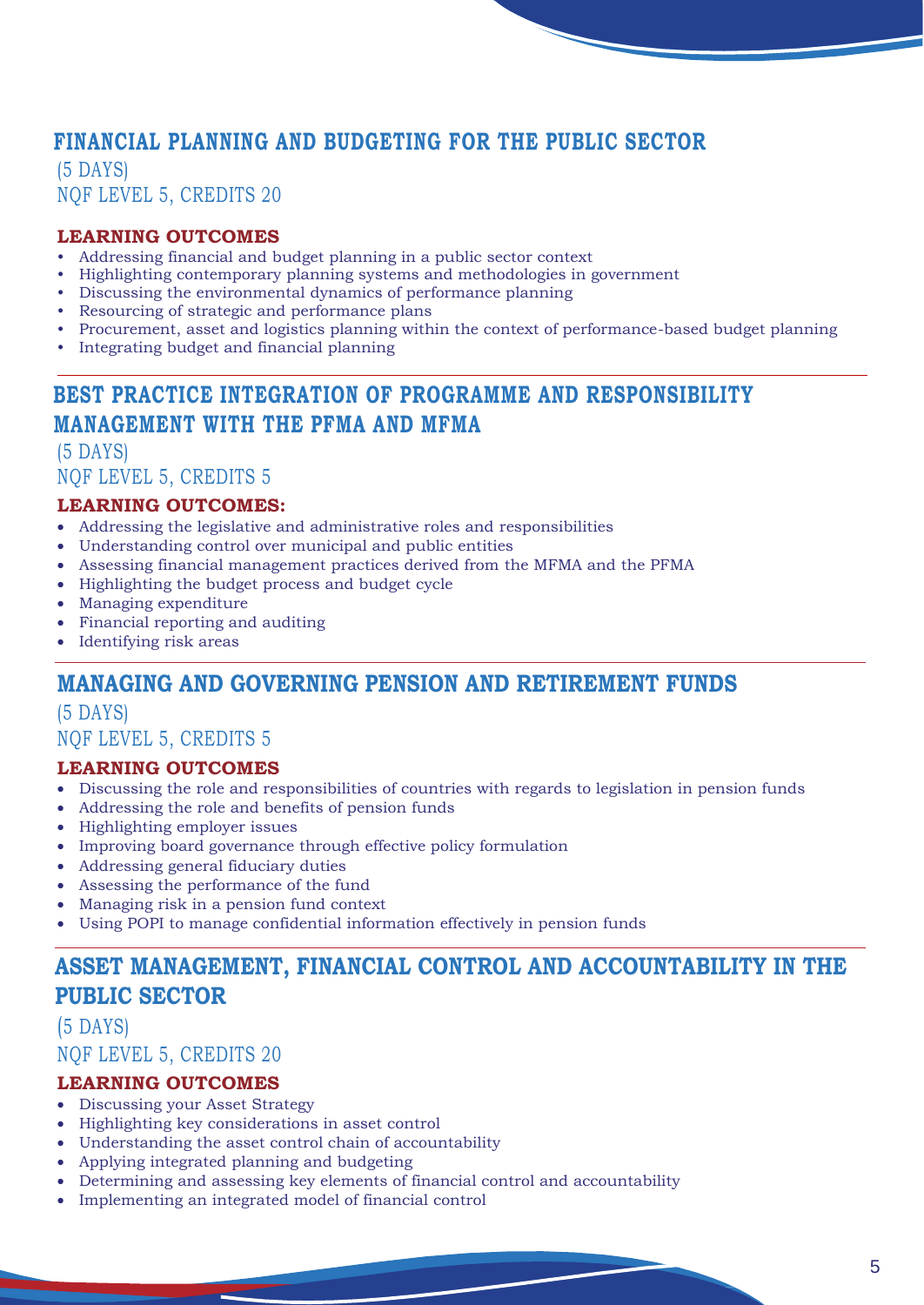## **INTEGRATED SUPPLY CHAIN AND PROCUREMENT MANAGEMENT IN THE PUBLIC SERVICE**

## (5 DAYS) NQF LEVEL 5, CREDITS 20

#### **LEARNING OUTCOMES**

- Addressing the 5 elements of Supply Chain Management (SCM)
- Understanding public procurements bidding methods
- Integrating the components of supply chain management
- Reducing the risks in the acquisition and procurement management processes
- Highlighting possible unethical conduct within the acquisition and procurement process
- Implementing procurement processes that reduces risk of procurement fraud

## **INVESTMENT READINESS OF A BUSINESS SEEKING FUNDING**  (2 DAYS)

#### **LEARNING OUTCOMES**

- Conceptualising the business idea
- Registering your business
- Creating value through networking
- Developing a business profile and business plan
- Conducting a S.W.O.T analysis and PESTEL analysis
- Own business and projects appraisal
- Presenting your funding plan analysis, funding relationship cycle
- Understanding tax implication and business funding

## **ENTREPRENEURSHIP AND INNOVATION**

#### (4 DAYS)

#### **LEARNING OUTCOMES**

- Defining entrepreneurship and innovation
- Applying entrepreneurship as an employment opportunities
- Discussing the advantages and challenges of entrepreneurship
- Addressing reasons for business failure in entrepreneurship
- Determining the role of entrepreneurship in social development and job creation
- Highlighting the characteristics of entrepreneurs
- Enabling programmes for entrepreneurs
- Setting goals for entrepreneurs and developing a business plan
- Improving the innovation of entrepreneurs
- Initiating ream work in the context of entrepreneurship

## **APPROACHES AND TECHNIQUES TO HANDLE EVIDENCE WHEN CONDUCTING FORENSIC INVESTIGATIONS**

#### (5 DAYS)

- Understanding fraud and corruption
- Highlighting the relevance of forensic accounting
- Analysing the three points of the fraud triangle
- Understanding the legal issues that pertain to documents as evidence
- Protecting the chain of evidence
- Applying various techniques in the interview
- Determining the contents of the report
- Classifying the potential evidence
- Addressing documentary evidence
- Preparing to testify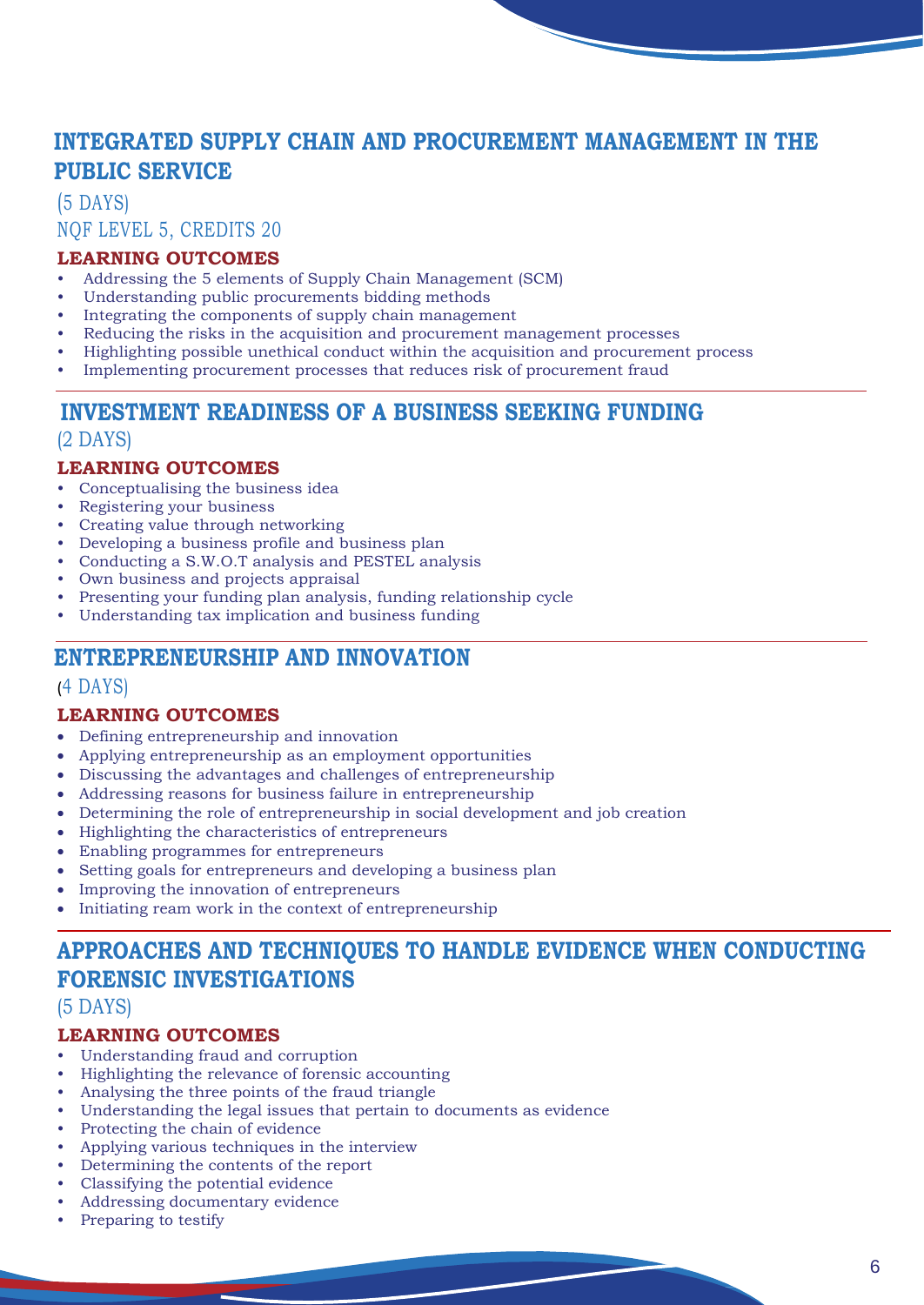## **BEST PRACTICES IN CONDUCTING FORENSIC INVESTIGATIONS**

#### (5 DAYS)

#### **LEARNING OUTCOMES**

- Planning and compiling a fraud examination
- Analysing documents
- Understanding interview theory and application
- Understanding the purpose of interviewing suspects and signed statements
- Conducting covert examinations
- Highlighting sources of information
- Analysing data and reporting tools
- Applying digital forensics
- Tracing illicit transactions
- Report writing

## **ENTERPRISE RISK MANAGEMENT AND INTERNAL CONTROLS IN THE PUBLIC SECTOR**

(5 DAYS) NQF LEVEL 5, CREDITS 5

#### **LEARNING OUTCOMES**

- Understanding the benefits and importance of risk management
- Discussing the legislative requirements for risk management
- Determining the readiness of an organisation for risk management
- Detailing the integrated framework for risk management, namely the COSO framework
- Discussing the key risks associated with ineffective risk management
- Conducting a risk assessment
- Highlighting how internal controls should be developed to mitigate risks
- Describing the relationship between risk management, internal control and performance management
- Assessing the effectiveness of risk management in the institution/organisation

## **FUNDAMENTALS OF FORENSIC AUDITING**

#### (5 DAYS)

#### **LEARNING OUTCOMES**

- Implementing steps which can be taken to deter fraud and make it much less attractive to commit
- Understanding forensic auditing and develop an understanding of the criminal mind-set
- Discussing IT Enabled Fraud and CAAT's
- Adhering to reporting requirements in identifying and preparing fraud cases
- Compiling a checklist with action plans to address investigations in various functional areas within an organisation
- Identifying and utilising "red flags

## **LIFESTYLE AUDITING, ASSET FORFEITURE MANAGEMENT AND FORENSIC INVESTIGATIONS**

(3-5 DAYS) NQF LEVEL 6, CREDITS 5

- Description of fraud risk assessment
- Lifestyle audit techniques
- Electronic searches and investigations
- Profiling businesses and other legal entities
- Developing an investigation plan
- How to approach an asset investigation
- Identifying the types of concealed assets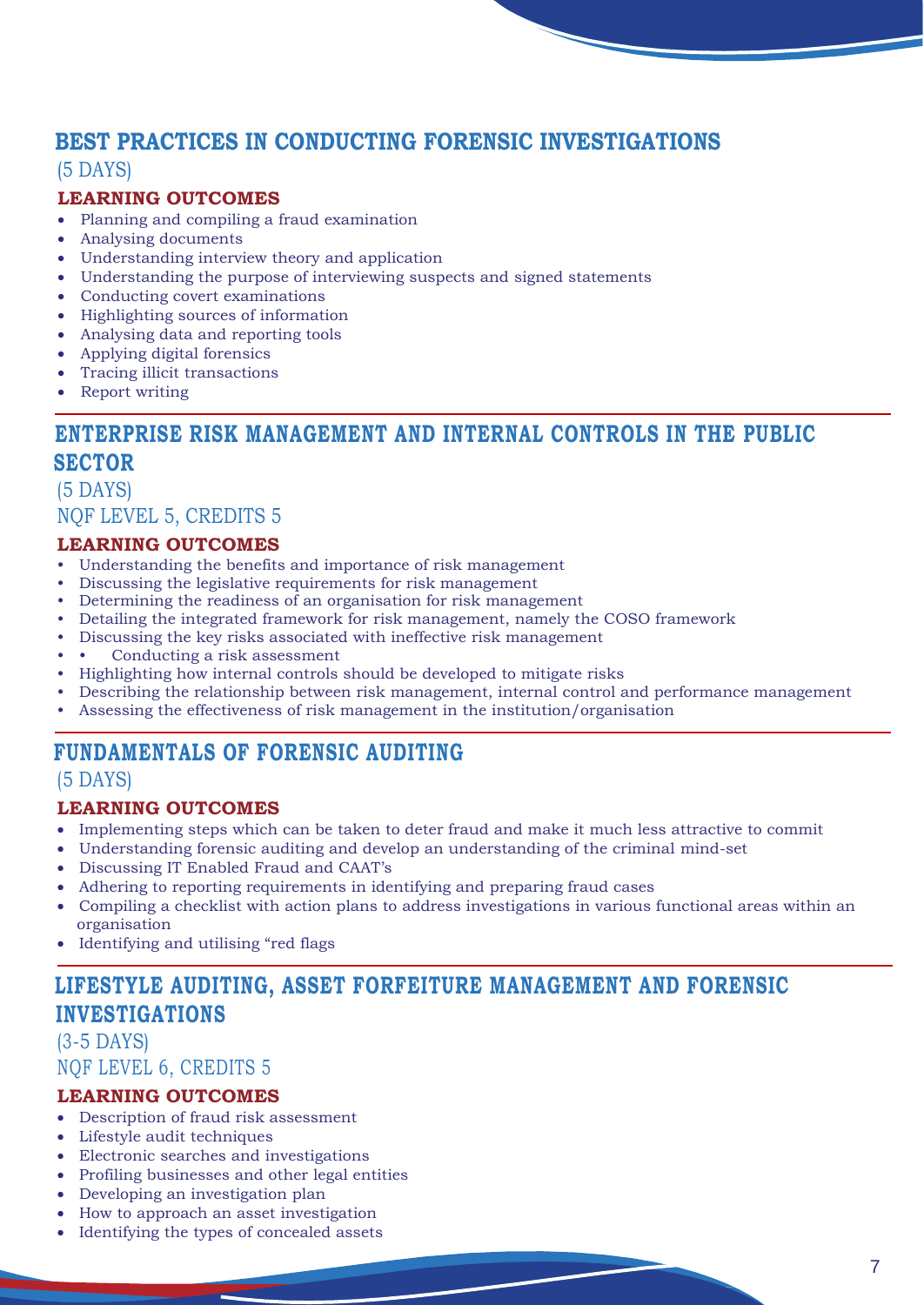## **ADVANCED RISK MANAGEMENT STRATEGIES IN THE PUBLIC SERVICE**

(5 DAYS) NQF LEVEL 6, CREDITS 5

#### **LEARNING OUTCOMES**

- Demonstrating an understanding of the concept 'risk'
- Defining and distinguishing between risk and risk management
- Understanding of the legislation and regulations that requires risk management
- Planning of an integrated risk management strategy
- Implementing an integrated risk management strategy;
- Determining the link between risk management and internal control
- Highlighting the link between risk management and performance management
- Monitoring and evaluating your risk
- Describing the risk reporting process

## **INTERNATIONAL PUBLIC SECTOR ACCOUNTING STANDARDS (IPSAS)**

#### **(**3 DAYS)

#### **LEARNING OUTCOMES**

- Highlighting recent amendment to IPSAS. Understanding accrual based IPSAS requirements, including accounting policies and disclosures
- Implementing the IPSAS recognition and measurement rules for assets, liabilities, revenues and expenses
- Learning the requirements for presentation of IPSAS financial statements and related disclosures
- Planning ahead for issues that arise when transitioning from the cash basis to the accrual basis of accounting
- Identifying transitional provisions in IPSAS standards
- Increasing planning opportunities through awareness of likely future IPSAS changes
- Learning about the sources of IPSAS guidance that are available

## **BEST PRACTICES AND AMENDMENTS FOR IFRS, IPSAS AND PREVENTING FINANCIAL STATEMENT FRAUD**

#### (5 DAYS)

#### **LEARNING OUTCOMES**

- Highlighting and addressing the fundamentals of IFRS
- Discussing option pricing models
- Applying the integrated reporting and addressing the impact of the new companies act
- Preventing financial statement fraud
- Understanding accrual based IPSAS requirements, including accounting policies and disclosures
- Implementing the IPSAS recognition and measurement rules for Revenue, Expenses, Assets and Liabilities (REAL)
- Learning the requirements for presentation of IPSAS financial statements and related disclosures
- Planning ahead for issues that arise when transitioning from cash basis to the accrual basis of accounting Identifying transitional provisions in IPSAS standards
- Increasing planning opportunities through awareness of likely IPSAS changes

## **FISCAL REPORTING AND TRANSPARENCY**

## (5 DAYS) NQF LEVEL 6, CREDITS 5

- Understanding the use and role of the fiscal transparency code
- Addressing the difference between budgeting, reporting and financial reporting
- Applying methods of for macro-economic forecasting
- Compiling financial reports by using the relevant reporting standard
- Understanding GFS, IPSAS and IFRS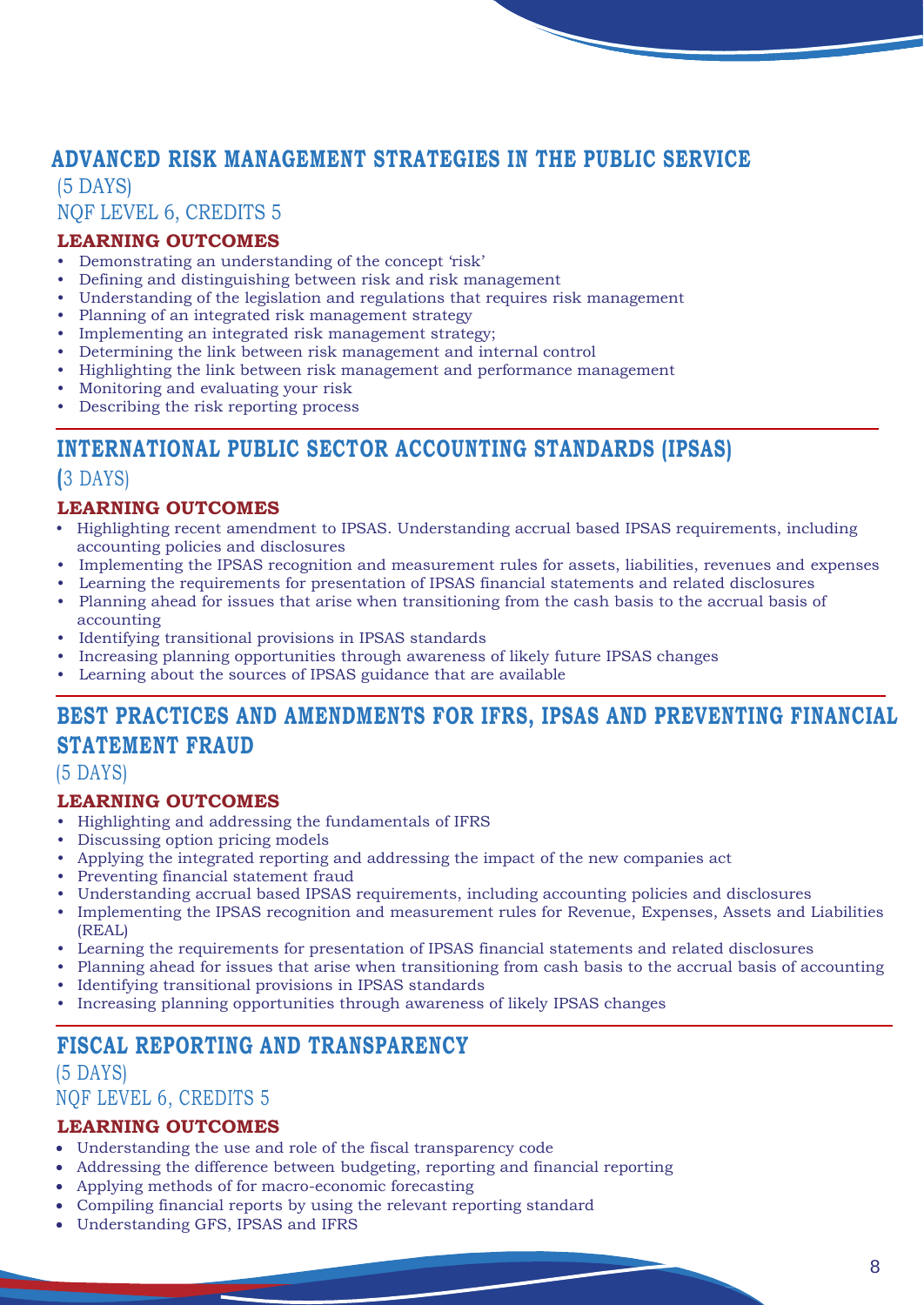• Generating capital in conjunction with operating budgets

• Performing a risk analysis

## **INFRASTRUCTURE DELIVERY MANAGEMENT: PLANNING, BUDGETING, RISK AND PROCUREMENT MANAGEMENT**

(5 DAYS) NQF LEVEL 6, CREDITS 5

#### **LEARNING OUTCOMES**

- Understanding infrastructure delivery management and their functions related to such actions
- Identifying appropriate delivery options
- Identifying and prioritising projects
- Addressing the role of PPP in infrastructure delivery
- Aligning the allocated budgets to their programs
- Managing the planning and design of projects
- Understanding the procurement and project delivery processes

## **PREVENTING AND DETECTION OF FRAUD IN PROCUREMENT AND CONTRACT**  (3 DAYS)

## NQF LEVEL 5, CREDITS 5

#### **LEARNING OUTCOMES**

- Highlighting the impact of procurement fraud
- Understanding of the key concepts of procurement fraud
- Identifying the role-players and stakeholders in the public procurement process
- Understanding how to identify the link between bid rigging and bid fraud
- Implementing processes that reduces the risk of procurement fraud
- Recognising on how and when to report unethical conduct
- Managing the clearance of bidders and bid committee members
- Understanding the notification and award contracts

## **ACCOUNTS PAYABLE, RECEIVABLES AND CREDIT MANAGEMENT**

(5 DAYS)

NQF LEVEL 5, CREDITS 5

#### **LEARNING OUTCOMES**

- Discussing key areas of Performance Improvement in Accounts Payable (AP)
- Incorporating Technology and the AP Departments
- Integrating Purchasing and Accounts Payable to create an Efficient Procurement
- Implementing Fraud and Theft Prevention Methods
- Using Accounts Payables as a Cos-Cutting tool
- Accounts Receivable and Debt Recovery
- Reviewing Credit Policies to your Advantage

## **CREDIT CONTROL, DEBT COLLECTION AND INDIGENT POLICY FOR GOVERNMENT AND PARASTATALS**

## (4 DAYS) NQF LEVEL 5, CREDITS 5

- Understanding credit control and debt collection as part of the revenue management within the organisation
- Explaining the legislative requirements for credit control and debt collection
- Explaining the necessity and the process to develop a credit control and debt collection policy
- Identifying measures and mechanisms to maintain credit control and enhance debt collection
- Determining debt collection costs
- Developing a credit control and debt collection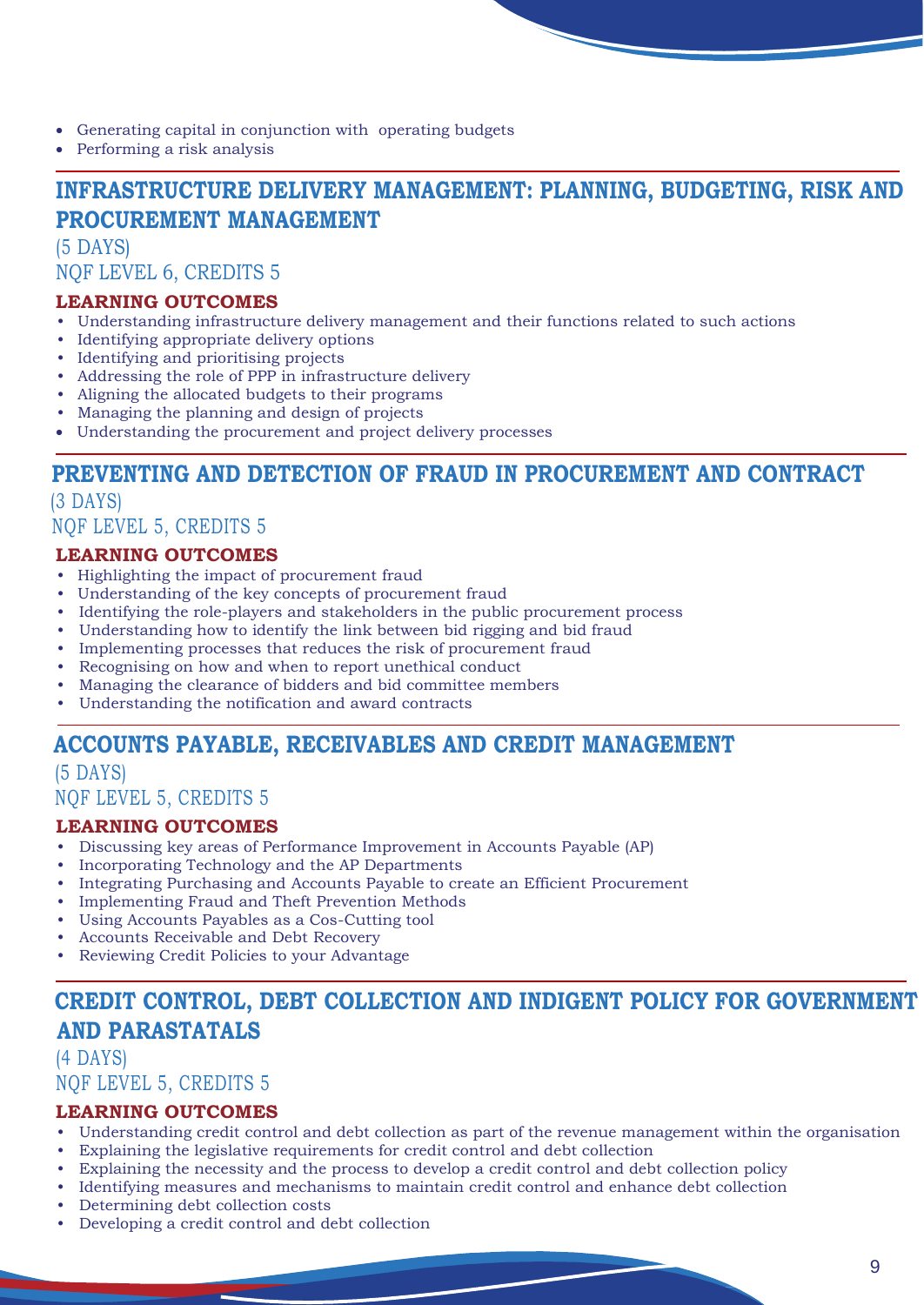## **INFORMATION TECHNOLOGY**

## **RISK BASED IT AUDIT AND GOVERNANCE**  (5 DAYS)

#### **LEARNING OUTCOMES**

- Underlining the need for the IT audit function and the importance of IT controls
- Assessing the risk-based IT audit program
- Defining IT management controls
- Discussing IT audit standards and guidelines
- Understanding the risk-based IT audit program and audit processes
- Highlighting the need for the IT audit function and IT Controls
- Addressing business continuity and disaster recovery plans
- Implementing change management controls
- Plan your IT audit using risk-based approach, COBIT and COSO control framework
- Determine risk in critical areas of your IT environment, including operating systems, database management systems, business continuity and application controls
- Learn a pro-active audit approach to provide a value-added service to your organisation
- Understanding why IT governance is critical
- Auditing System Development Projects

## **ICT POLICY FORMULATION AND IMPLEMENTATION**

## (5 DAYS)

#### **LEARNING OUTCOMES**

- Developing, concluding and managing ICT Policies
- Understanding in-house ICT service agreements
- Addressing service agreements for shared service centers
- Discussing ICT outsourcing agreements
- Establishing 3rd party ICT service-based contracts
- Addressing the result of ICT on the social, economic and political environment
- Highlighting the different approaches to ICT policy formulation and development
- Formulating operational policies to direct and support the strategy formulation and implementation process
- Addressing ICT policy, law and institutions

## **IT PROJECT AND SERVICES MANAGEMENT (ITPSM)**

#### (5 DAYS)

- Understanding the internationally recognised and widely used Project Management Body of Knowledge (PMBOK®)
- Initiating, planning, executing and closing your IT project
- Monitoring and controlling your IT project effectively
- Explaining the importance of the PMBOK® nine knowledge areas
- Highlighting the 10th PMBOK knowledge area Stakeholder Management
- Discussing ITIL<sup>®</sup>
- Determining the service management life cycle
- Discussing the role of service strategy, design, transition, operations and continuous improvement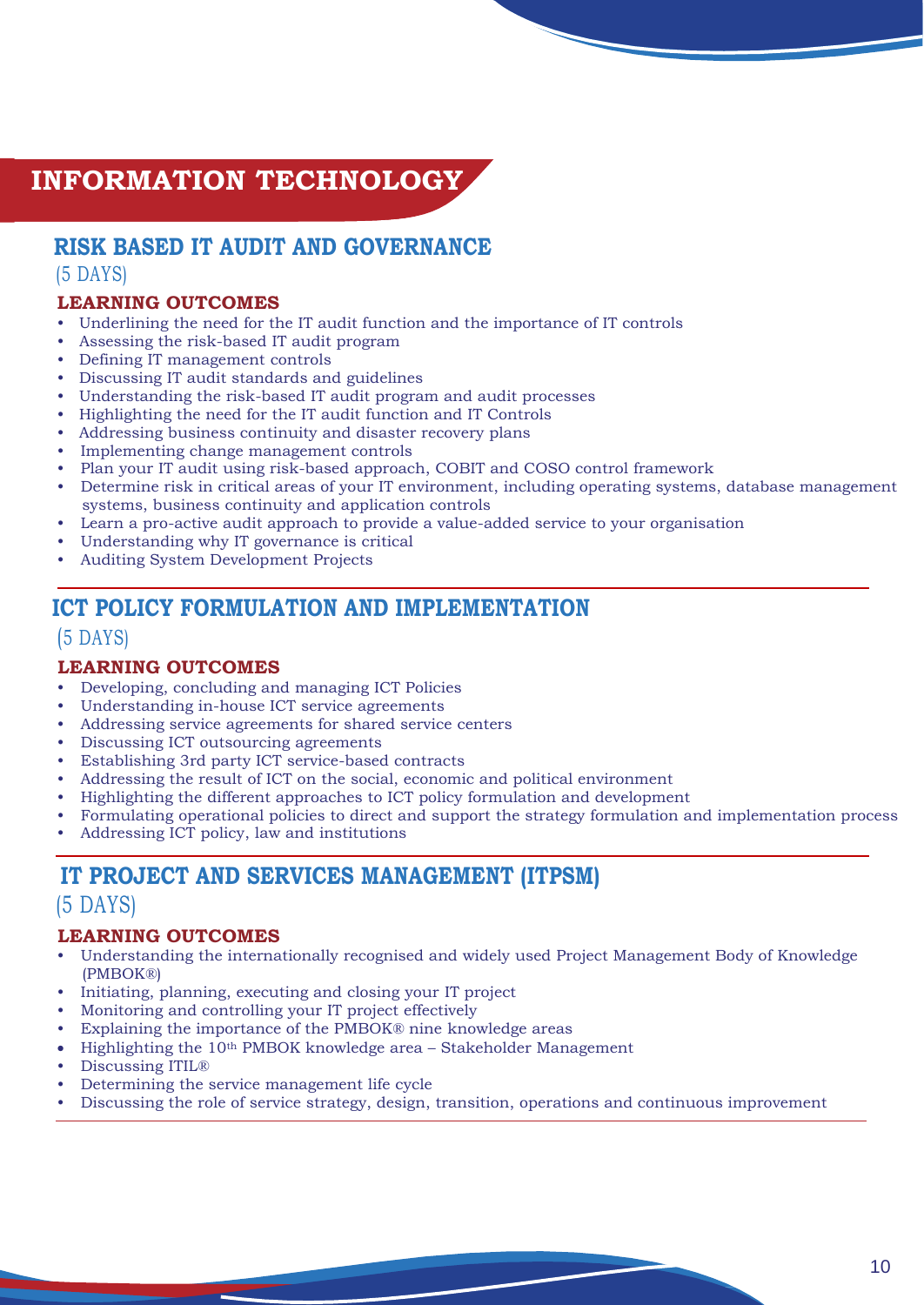## **INFORMATION SECURITY, DIGITAL FORENSICS AND ETHICAL HACKING**

#### (4 DAYS) EARN 35 CPE CREDITS

#### **LEARNING OUTCOMES**

- Understanding the business need for information security
- Differentiating threats to the data and attacks against the system
- Distinguishing between laws and ethics and the regulations that relate to information security
- Defining risk management, risk identification, risk control and how to maintain and perpetuate risk controls
- Determining management's role in the development, maintenance, and enforcement of information security policy, standards, practices, procedures, and guidelines
- Unpacking the tricks of the trade for digital forensics
- Understanding the role of physical design in the implementation of a comprehensive security plan
- Addressing the basic principles of cryptography
- Understanding how an organisation's information security blueprint becomes a project plan
- Highlighting readiness and review procedures into information security maintenance

## **INFORMATION SECURITY FRAMEWORKS AND RISK MANAGEMENT**

## (5 DAYS) EARN 35 CPE CREDITS

#### **LEARNING OUTCOMES**

- Developing a comprehensive and integrated alignment, planning, execution and governance approach to IT and business
- Implementing a well-designed risk governance process that allows your company to identify, prioritise, and track risks
- Understanding Quality Management, Quality Improvement, IS and IT Governance, Information Management and Project Management
- Applying frameworks to comply with a variety of regulations, including SOX, HIPAA, and GLBA
- Underlining the essential areas to construct an Information Security Framework
- Organisimg and overseeing a Risk-Based Enterprise Information Security Programme
- Highlighting the critical building blocks of information security
- Discussing the industry best practices legislation and professional standards based on ISO27000 series

## **INFORMATION SECURITY FRAMEWORKS AND RISK MANAGEMENT**  (5 DAYS)

#### **BACKGROUND TO THE COURSE**

This workshop is about developing, concluding and managing agreements for services. This workshop will Provide vital information to all persons interested in (1) **ICT service level agreements**, (2) **in-house ICT service agreements** (for example between departments or divisions) (3) **service agreements for shared service centers**, (4) **ICT outsourcing agreements** (5) **3rd party ICT service-based contracts**. Owing to the diversity of service requirements in different organisations, no single "service agreement template" can work for everybody. This workshop focuses on providing you knowledge, examples and the tools to effectively develop and manage your own agreement.

- Discussing approved risk analysis methods
- Establishing the risk analysis process
- Highlighting asset characterisation and identification
- Reviewing the vulnerability assessment model
- Evaluating effectiveness of existing security measures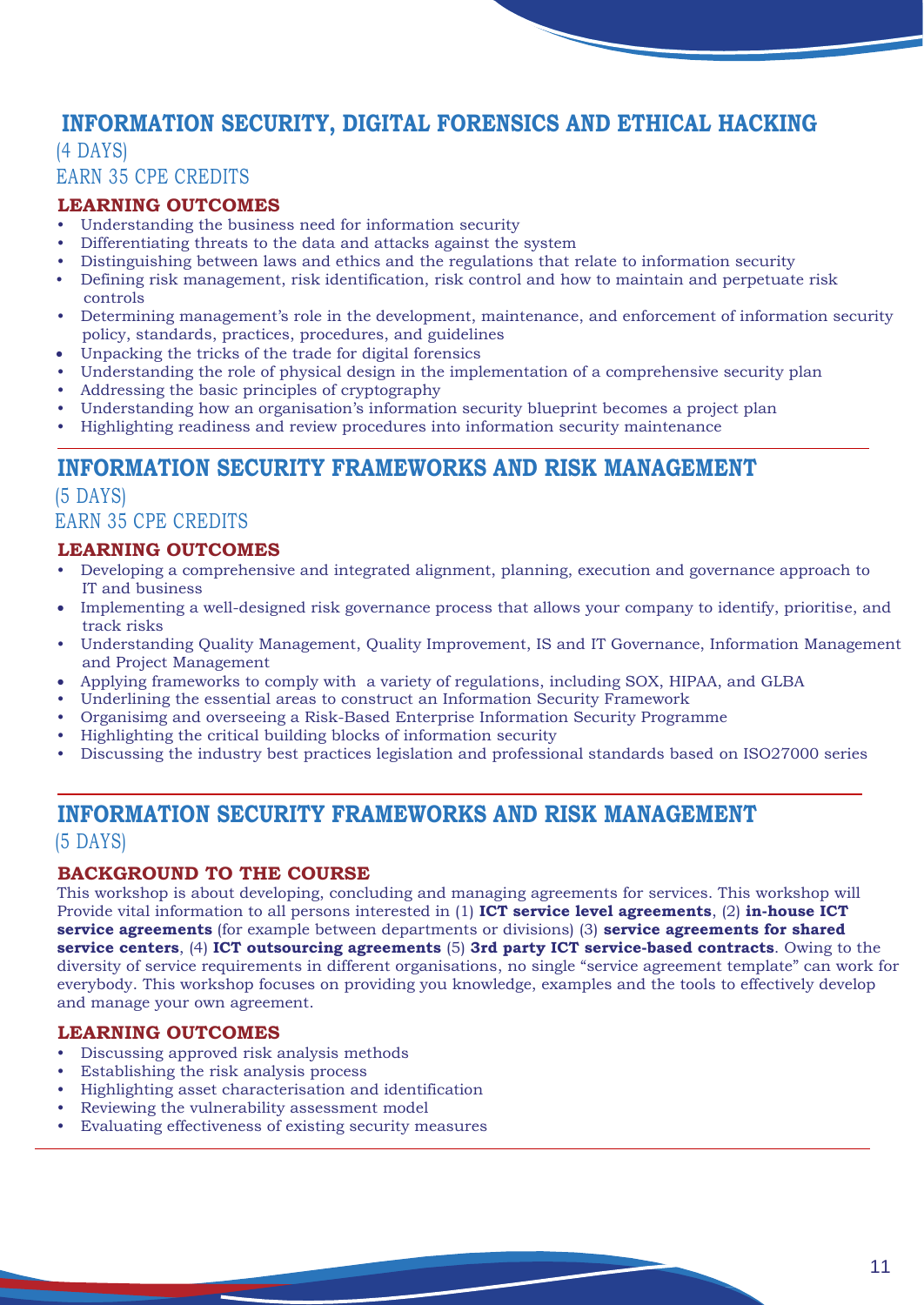## **IT GOVERNANCE FOR BOARDS AND SENIOR EXECUTIVES**

#### (5 DAYS)

#### **LEARNING OUTCOMES**

- IT Business Strategy (Strategic and Performance) alignment
- Developing of IT Strategy in alignment with Strategic and Performance objectives
- Showing Delegates practical ways of developing enterprise IT strategy and the role of the business in developing the IT strategy
- KING III, COBIT 5, ISO 38500 and IT Governance
- The role of the Board and Senior Business Leaders in IT and IT Strategy Alignment, IT Business Value Creation, IT Performance Management, IT Risk and Resource Management
- Emerging Technologies and the Role of the Board and Senior Business Leaders Social Media, Consumerisation (Bring Your Own Device). Wear Your Own Device (WYOD), Cloud Computing, Big Data, Internet of Things and Cybersecurity
- IT Governance Structures Board (King III Chapter 5), IT Strategy Committee, IT Investment Committee, IT
- Steering Committee and their adoption A Practical approach
- Overview of COBIT 5
- An introduction to South Africa's Corporate Governance of ICT Policy Framework (CGICTPF)
- The role of the Board and Senior Business Executives in IT Policies
- Supporting, Extending and Creating Sustainable Competitive Advantage Using Information Technology beyond Keeping the Lights On (KTLO)

## **ADVANCED IT RISK, SECURITY MANAGEMENT AND CYBER CRIME PREVENTION**

## (5 DAYS) EARN 35 CPE CREDITS

#### **LEARNING OUTCOMES**

- Discussing approved risk analysis methods
- Establishing the risk analysis process
- Highlighting asset characterisation and identification
- Reviewing the vulnerability assessment model
- Evaluating effectiveness of existing security measures
- Estimating terrorism asset target value
- Prioritising risk
- Determining security policy and countermeasure goals
- Developing and introducing security policies
- Countermeasure selection and budgeting tools
- Analysing the security program effectively

## **IT GOVERNANCE: PRINCIPLES, TOOLS AND INTERNATIONAL STANDARDS**

(5 DAYS) EARN 35 CPE CREDITS

CISA/CISM/CGEIT/CRISC certification holders may report CPE hours for Non-ISACA professional educational activities and meetings. These activities include in-house corporate training, university courses, conferences, seminars workshops and professional meetings and related activities not sponsored by ISACA. By attending this workshop Certification holders will earn *35 CPE credits* according to the number of hours of active participation

- Setting the Scene for IT Governance
- ISO38500: Corporate Governance of Information Technology
- Mapping IT Governance Standards And Frameworks
- Understanding COBIT and Its Role in IT Governance
- IT Governance Projects: Making It Happen
- Governance, Risk and Compliance (GRC) Application Solution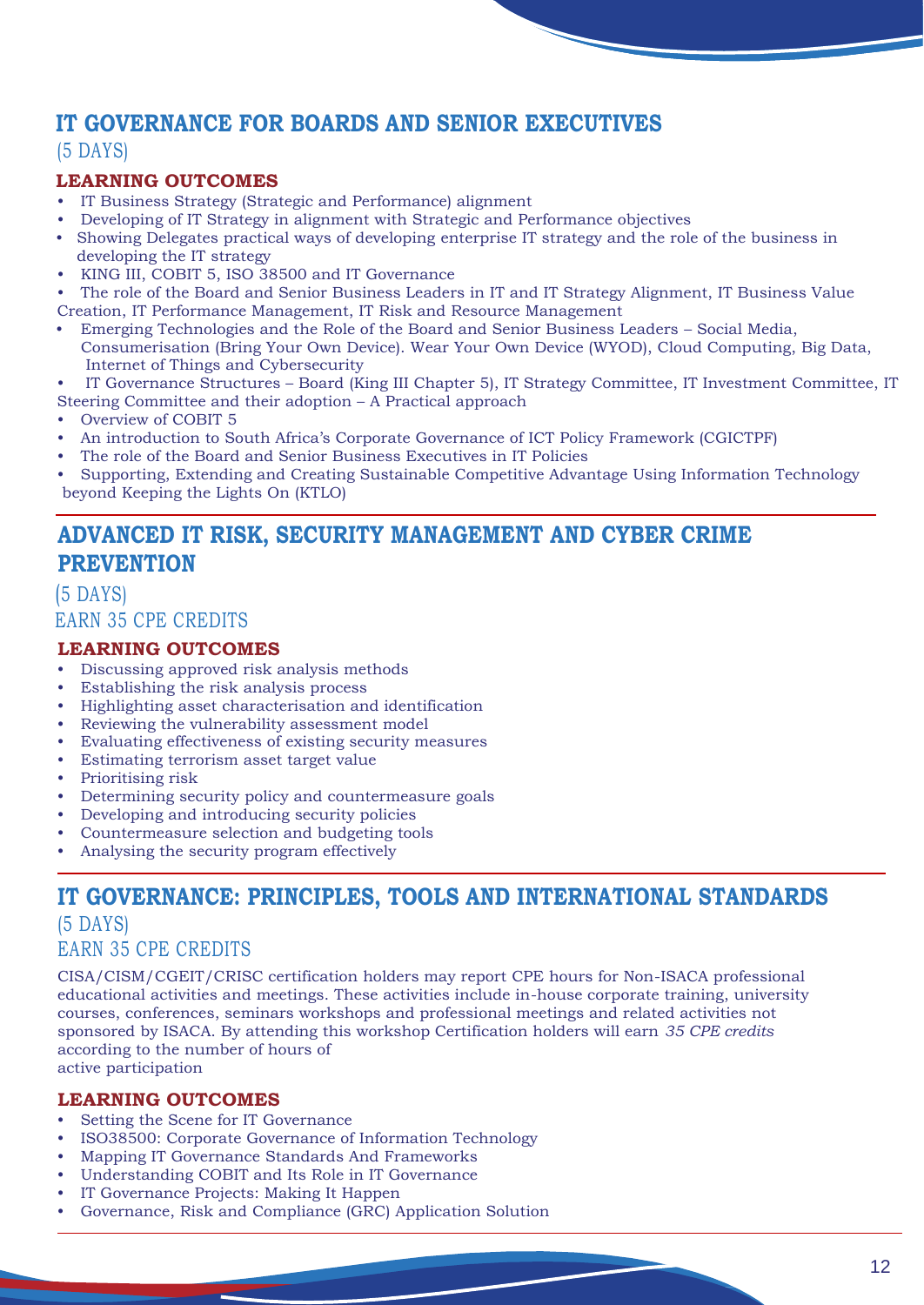## **INFORMATION SYSTEMS AUDITING IN GOVERNMENT**

## (5 DAYS)

- Planning an IT Audit driven by an understanding of the business environment
- Discussing IT Auditing standards and guidelines based on ISACA's IT Audit Standards
- Learning a pro-active audit approach to provide value-add IT auditing service
- Designing an IT audit program and documenting work papers
- Reporting on IT Audit findings that will impress Senior Management and the Audit Committee
- IT Governance COBIT 5 Principles, Goals Cascade, Enablers, Processes and Assessment
- IT General Controls Review based on the COBIT 5 37 Processes.
- Auditing Business Continuity and IT Disaster Recovery
- Auditing HR and Finance Systems Anchored on the Understanding of Business Processes
- Auditing Outsourced IT Environments and IT Projects Assurance and Advisory
- Emerging Technology Audits– Cloud Computing, Social Media, BYOD and Big Data
- Understanding Enterprise Governance of IT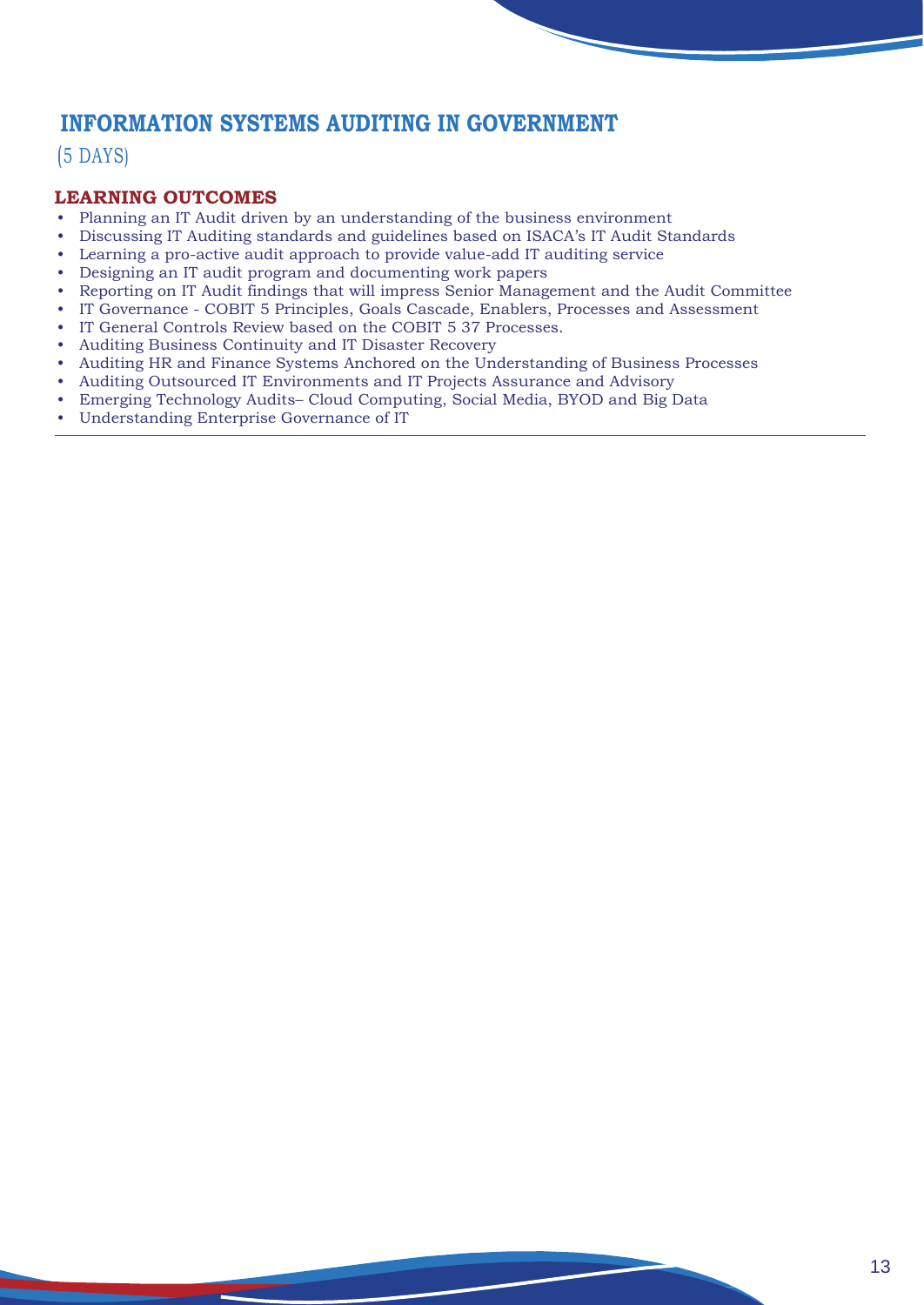## **HUMAN RESOURCES**

## **MENTORING AND COACHING**

(3 DAYS) NQF LEVEL 5, CREDITS 5

#### **LEARNING OUTCOMES**

- Describing the basic principles of training
- Explaining the importance of questioning techniques and give examples of questions
- Distinguishing the concepts of coaching and training from each other
- Determining alternative arrangements for coaching
- Identifying the need for coaching through discussions with the person to be coached
- Arranging a specific time and place for the coaching session, and prepare for it
- Communicating theory and knowledge associated with the coaching session
- Providing honest feedback and encourage the learner to ask questions
- Monitoring the ongoing progress and give ongoing feedback in the workplace
- Identifying possible problems that may occur in relation to coaching
- Developing a plan for individual coaching, taking the needs of the team into account

## **STRATEGIC FUNDAMENTALS FOR MEASURING AND IMPROVING TRAINING ROI**

#### (5 DAYS) NQF LEVEL 6, CREDITS 4

#### **LEARNING OUTCOMES**

- Highlighting the functions and relationships between skills development Act (SDA) and SAQA
- Developing the strategic role of the training committee
- Establishing the learning process Workplace Skills Plan (WSP) and Skills Audit
- Understanding and analysing current training skills development, evaluation systems and concepts
- Implementing strategies to ensure training return on investment (ROI)
- Understanding various methods to calculate ROI

## **PEOPLE MANAGEMENT AND LEADERSHIP SKILLS FOR MIDDLE MANAGERS IN THE PUBLIC SECTOR**

#### (5 DAYS) NQF LEVEL 5, CREDITS 20

- Appreciating the changing role of public managers in a dynamic environment
- Understanding the human responsibilities of modern managers
- Evaluating the influence of various statutory and regulatory guidelines on human resource management
- Analysing the importance of sound labour relations on morale and productivity
- Building and maintain an coherent and effective team
- Dealing with disciplinary and grievance procedures in the work place effectively
- Empowering staff through training and development initiatives
- Performing a job analysis by incorporating job descriptions and job designs
- Recruiting, selecting and placing people effectively
- Appraising the performance levels of people
- Dealing with health and safety issues in the work place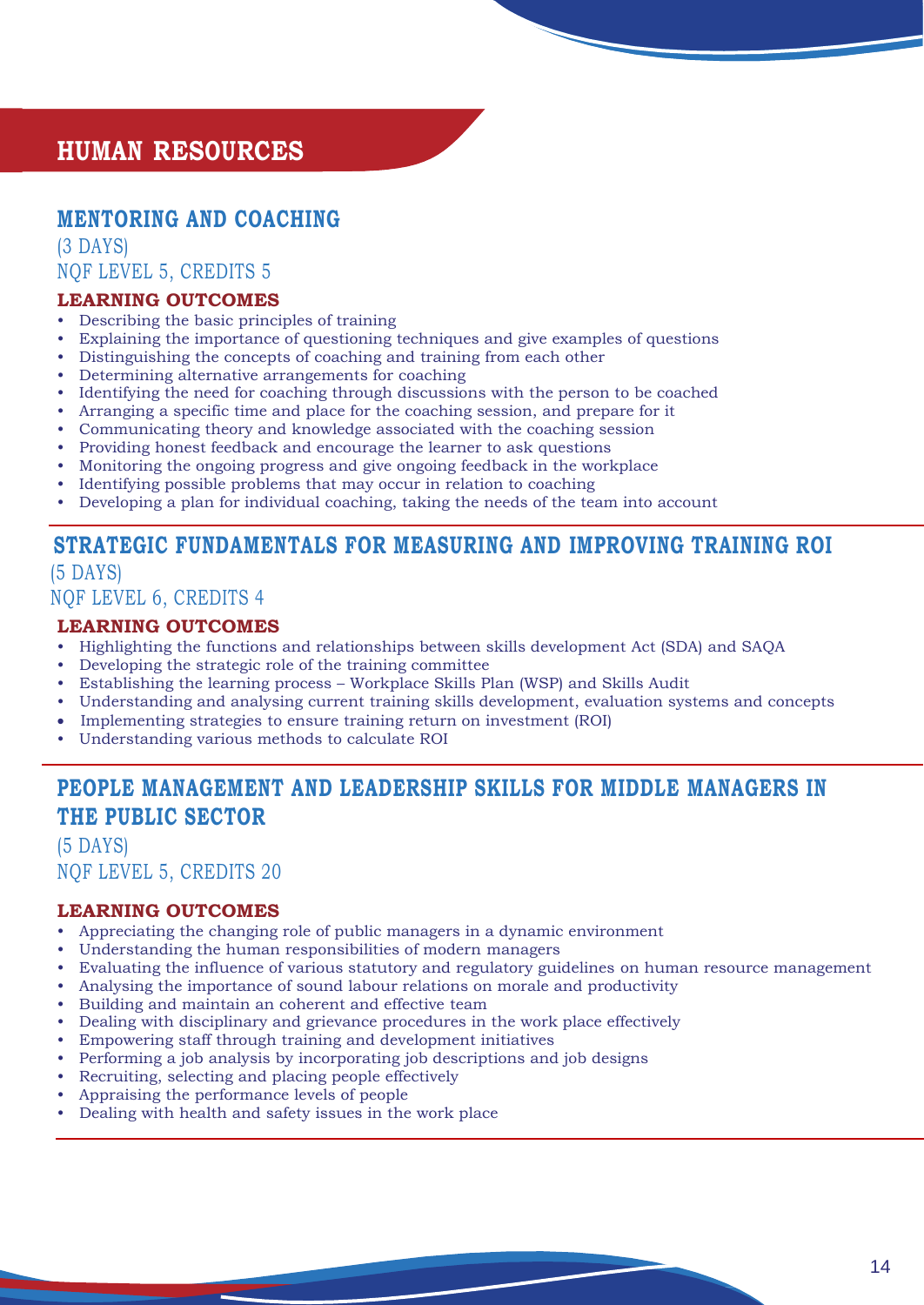## **ULTIMATE RECRUITMENT SOLUTIONS**

## (4 DAYS)

## **LEARNING OUTCOMES**

- Conducting a job analysis
- Conducting a structured useful interview
- Be able to connect strategic plans and KPI's with recruitment and retaining strategies
- Developing a cost effective recruitment and selection strategy
- Integrating budget constraints with recruiting new staff and retaining existing staff
- Identifying barriers in existing attraction and retaining strategies
- Recruiting and retaining different generations

## **DISASTER RISK REDUCTION AND VULNERABILITY**

(5 DAYS) NQF LEVEL 6, CREDITS 15

## **LEARNING OUTCOMES**

- Understanding the challenge of disasters
- Determining the disaster pressure and release model
- Establishing of famine and biological hazards
- Controlling of floods and coastal floods
- Regulating the way towards a safer environment
- Understanding of Hydro and Sendai Framework

## **HUMAN RESOURCES SOLUTIONS FOR THE PUBLIC SECTOR**

(5 DAYS) NQF LEVEL 5, CREDITS 5

#### **LEARNING OUTCOMES**

Demonstrate an understanding of the milieu of public human resource management (legislative framework and political context), the public management functions, skills, applications and techniques for public human resource management, theories underlining training and motivation and undertake training in the public sector.

- Managerial approaches to motivation
- Analysing HR practices to determine if they are aligned with strategic objectives of the department
- Recruiting processes and policies effectiveness towards strategic direction
- Identifying retention factors impacting on HR practices and strategic objectives
- Consequences of current performance management system on Leadership
- Planning skills development and empowerment strategies such as mentorship and coaching
- Participating as manager in skills development processes such as skills auditing

## **STRATEGIC HR SOLUTIONS AND TALENT MANAGEMENT**

## (5 DAYS)

- Assisting the organisation to align its performance management system so that it is linked to the key output areas of the organisation
- Integrating job profiles to the performance management system
- Establishing a formal culture of coaching and mentoring within the organisation
- Identify which Retention Factors at the Workplace Impact on Strategic Goals
- Applying HR risk management to ensure that the people risks in their organisations are managed to ensure sustainability
- Positioning governance as the foundation for effective organisations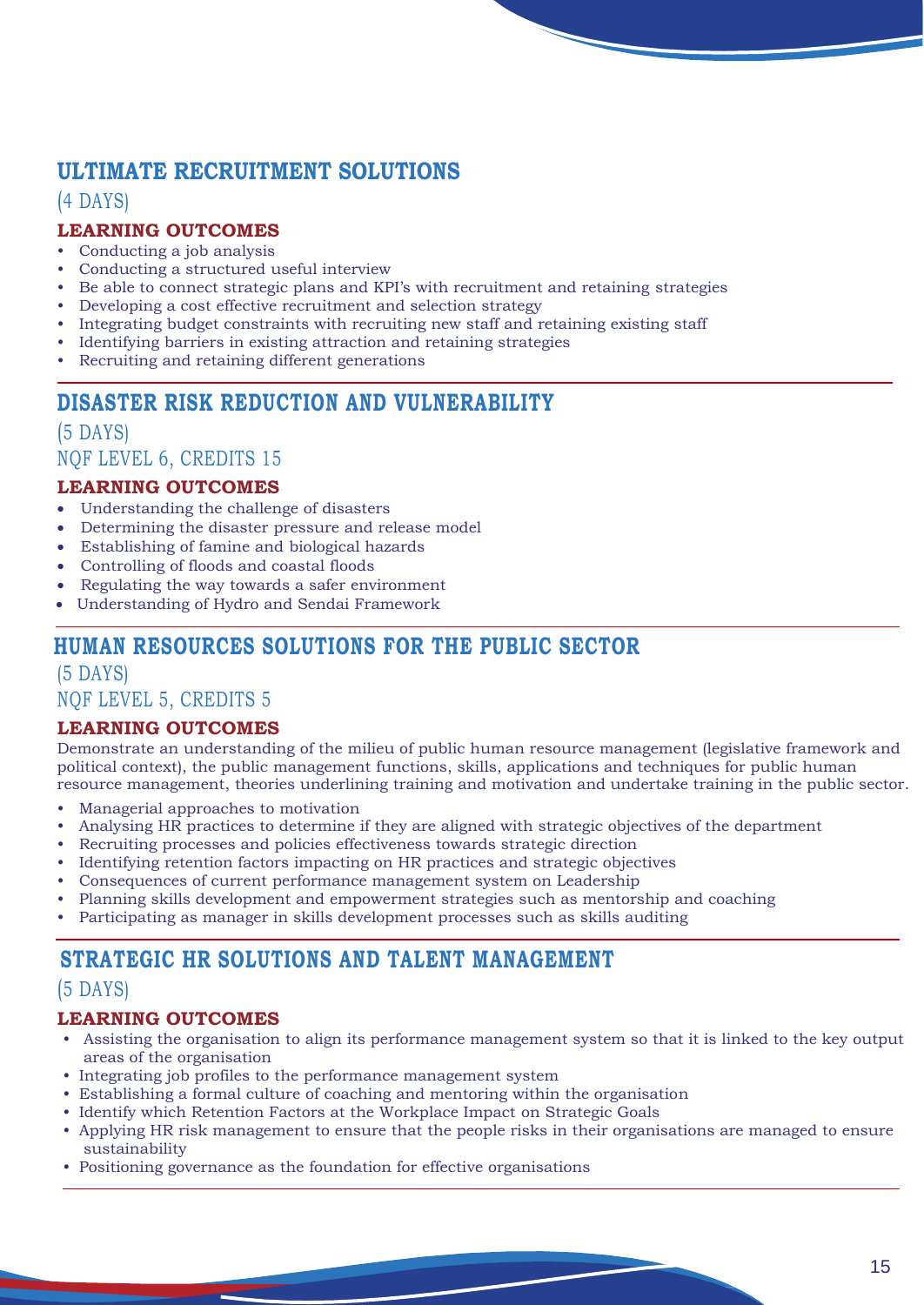## **MANAGEMENT LEADERSHIP AND SUPERVISORY SKILLS**

(3 DAYS) NQF LEVEL 5, CREDITS 20

#### **LEARNING OUTCOMES**

- Appreciate the changing role of supervisors in a dynamic environment and
- Understand the human responsibilities of modern managers
- Evaluate the influence of various statutory and regulatory guidelines on human resource management
- Analyse the importance of sound labour relations on morale and productivity
- Build and maintain a coherent and effective team
- Effectively deal with disciplinary and grievance procedures in the work place
- Capacity and empower staff through training and development initiatives
- Perform a job analysis by incorporating job descriptions and job designs
- Effectively recruit, select and place people and appraise the performance levels of people
- Deal with health and safety issues in the work place
- Manage diversity issues and employment equity challenges

## **EFFECTIVE PRESENTATION SKILLS AND PUBLIC SPEAKING**

## (3 DAYS)

NQF LEVEL 5, CREDITS 5

#### **LEARNING OUTCOMES**

- Define effective interpersonal communication
- Understand the interpersonal communication process
- Identifying barriers to effective public speaking and presentations and developing
- Solutions/strategies for these barriers
- Implementing the 2 essential skills required to optimize presentations:
- Put it Together (PIT) planning and preparation
- Put it Across (PIA) delivery

## **MANAGING PEOPLE RISK FACTORS WITHIN A GOVERNANCE RISK AND COMPLIANCE FRAMEWORK**

#### (5 DAYS)

- Understanding human resource elements in enterprise risk management
- Determining the risk appetite of an organisation
- Integrating HRRM in enterprise wide risk management
- Achieving organisational objectives through effective HRRM
- Understanding key concepts in establishing a risk aware culture
- Effectively managing human resource's when under pressure
- Discussing psychosocial risk factors in the work place
- Standardising risk management methodology across a diverse organisation
- Linking human risk with process risk modelling the interdependency via ISO 31000
- Understanding human error assessment and reduction technique (HEART)
- Managing internal compliance performance auditing
- Developing and implementing key risk indicators
- Risk intelligence reporting linked to governance risk and compliance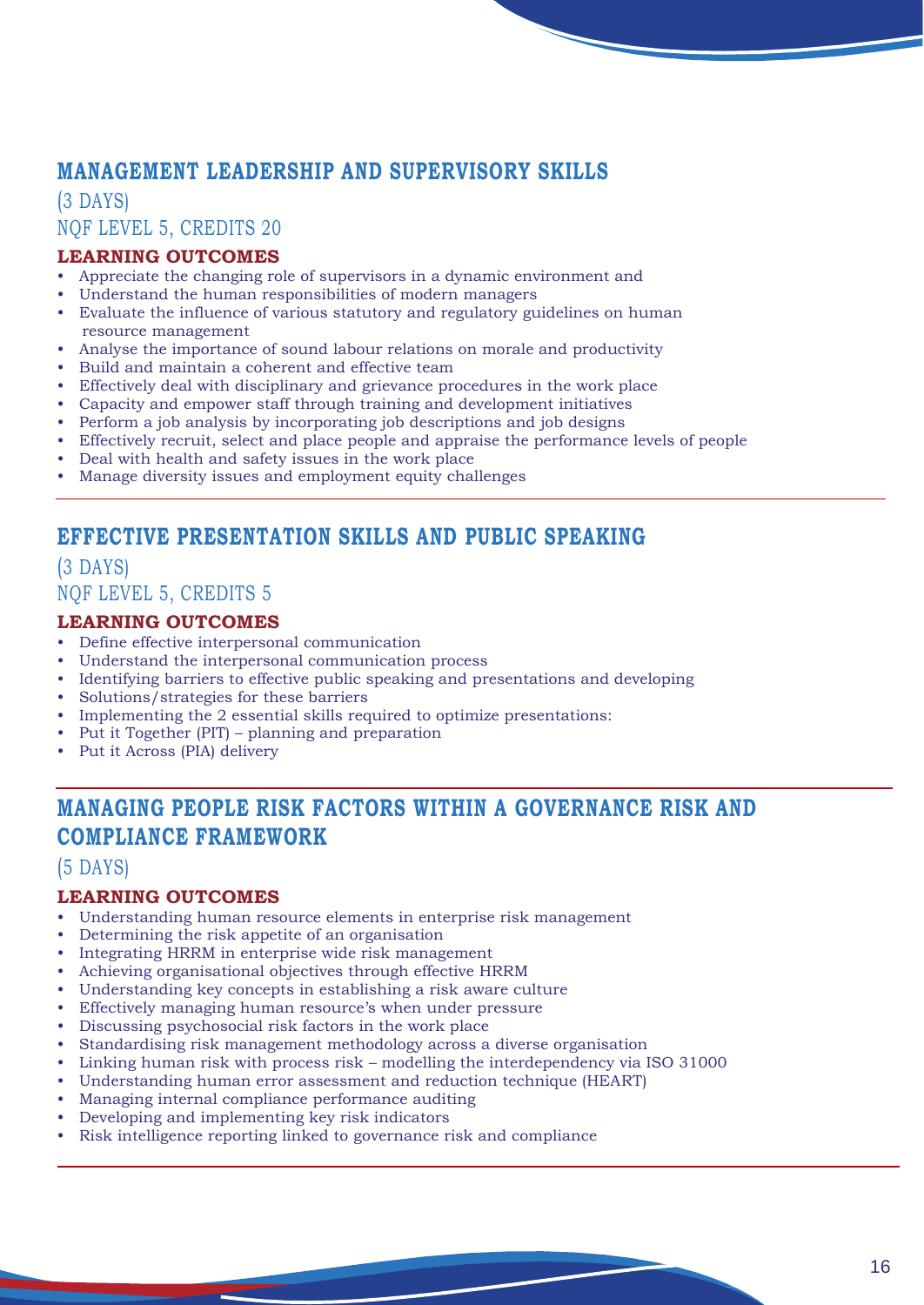## **DEVELOPING AND FORMULATING YOUR HR POLICIES AND COMPILING AN HR AUDIT**

(3 DAYS)

#### **LEARNING OUTCOMES**

- Design and produce your HR policy from scratch
- Critically evaluate, update and improve your existing policy
- Leave the workshop with your draft policy so that you can consult with your stakeholders back in the work place with a view reaching agreement on the updated policy
- Develop and Implement the HR audit and apply measures to track implementation, compliance and value add to the organisation

## **EMPLOYMENT EQUITY**

(2 DAYS) NQF LEVEL 5, CREDITS 5

- Understanding the key concepts of the EE and SD legislation
- Ability to explain what EE, SD, BEE and transformation
- Explain what is needed for effective EE transformation
- Understanding of the powers, authority, roles and responsibilities of the EE Committee and key role players
- Demonstrate understanding how to properly prepare your EE transformation intervention and get buy-in from your CEO, MG, GM for your EE transformation vision
- Conducting meaningful audits and understand what audits to conduct
- Setting numerical goals and draw up a meaningful EE plan capable of implemntation
- Managing and implementing the BEE and EE transformation effectively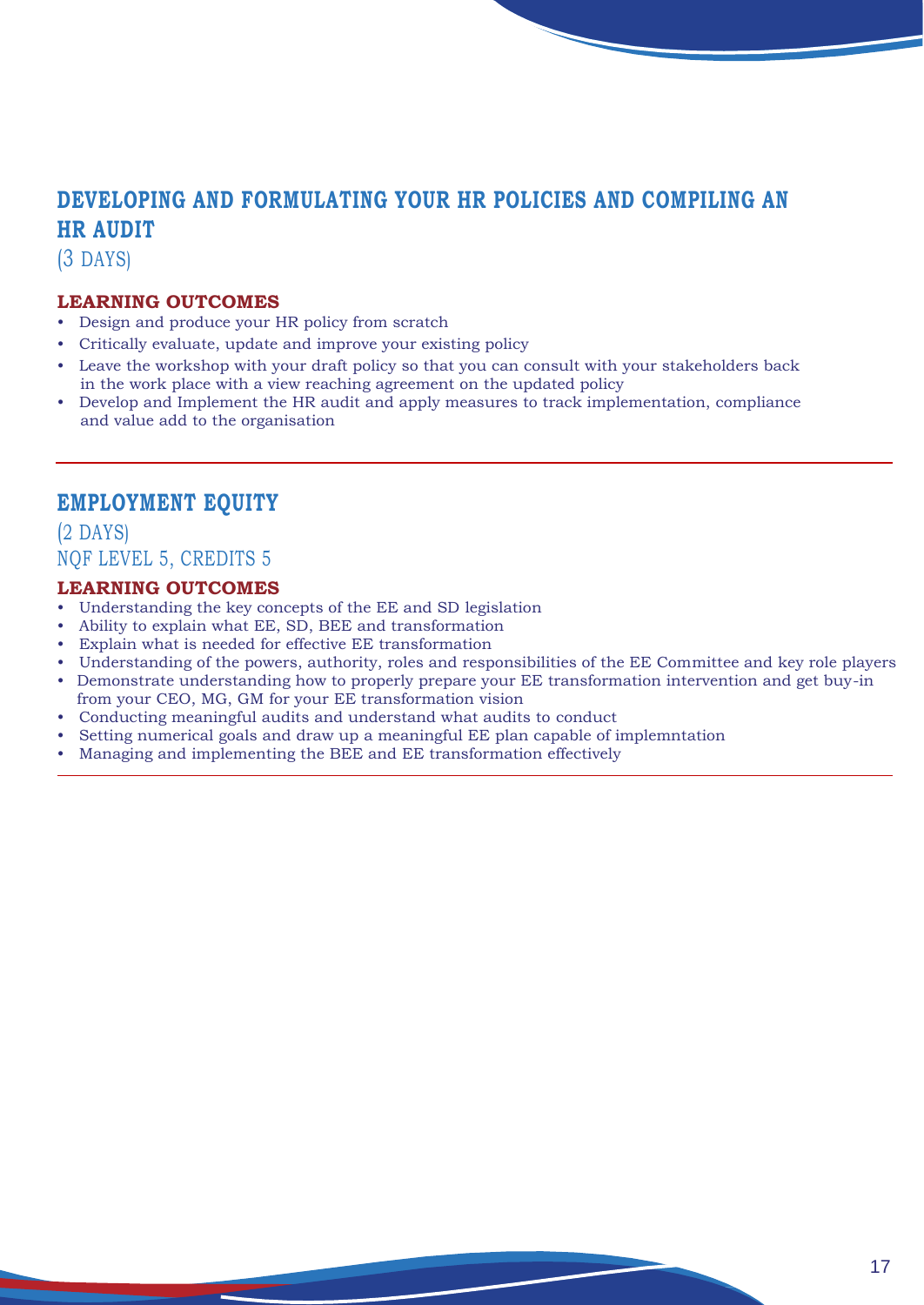## **OPERATIONAL FLEET MANAGEMENT IN THE PUBLIC SERVICE**

(5 DAYS) NQF LEVEL 5, CREDITS 5

#### **LEARNING OUTCOMES**

- Establishing and implementing transport and driver policies and regulations
- Addressing fleet risk management
- Understanding replacement and disposal issues of your fleet
- Evaluating and improving your fleet utilisation
- Identifying current or potential problems in the fleet performance management system
- Understanding a fleet audit

## **STRATEGIC FLEET AND TRANSPORT MANAGEMENT IN THE PUBLIC SECTOR**

(5 DAYS) NQF LEVEL 6, CREDITS 5

#### **LEARNING OUTCOMES**

- Applying methodologies to improve fleet operational cost and management
- Optimise fleet utilisation for maximum efficiencies and to achieve a faster turnaround time
- Increase productivity with periodical preventive and corrective measures on fleet maintenance programme
- Explore and implement strategic business objectives to improve overall operational procedures
- Mitigate transport and fleet risks within the business that is caused by human factors

## **RISK MANAGEMENT IN TRANSPORT AND STRATEGIC FLEET OPERATIONS: OPTIMISING PERFORMANCE**

(5 DAYS) NQF LEVEL 6, CREDITS 5

#### **LEARNING OUTCOMES**

- Identifying the link between risk management and internal control in fleet and transport management
- Describing the connection amongst risk management and performance management in fleet and transport management
- Monitoring and evaluating of risk in fleet and transport management
- Implementing the risk reporting process in fleet and transport management
- Planning and implementing an integrated risk management strategy
- Outline performance auditing in fleet and transport management
- Applying IT correctly in terms of the performance audit methodology in fleet and transport management

## **SOLUTIONS FOR PUBLIC SECTOR TRANSPORTATION, FLEET PLANNING AND LOGISTIC MANAGEMENT**

(5 DAYS) NQF LEVEL 6, CREDITS 5

- Addressing Financial Performance Management in Transport and Logistics Management
- Applying Risk Management and Internal Controls
- Calculating of Operational Cost
- Taking Financial Considerations into Account when Considering Outsourcing of Government Transport
- Cost Effective Procedures for New Vehicle Procurement
- Implementing Effective Maintenance Strategies to Prevent Unexpected Costs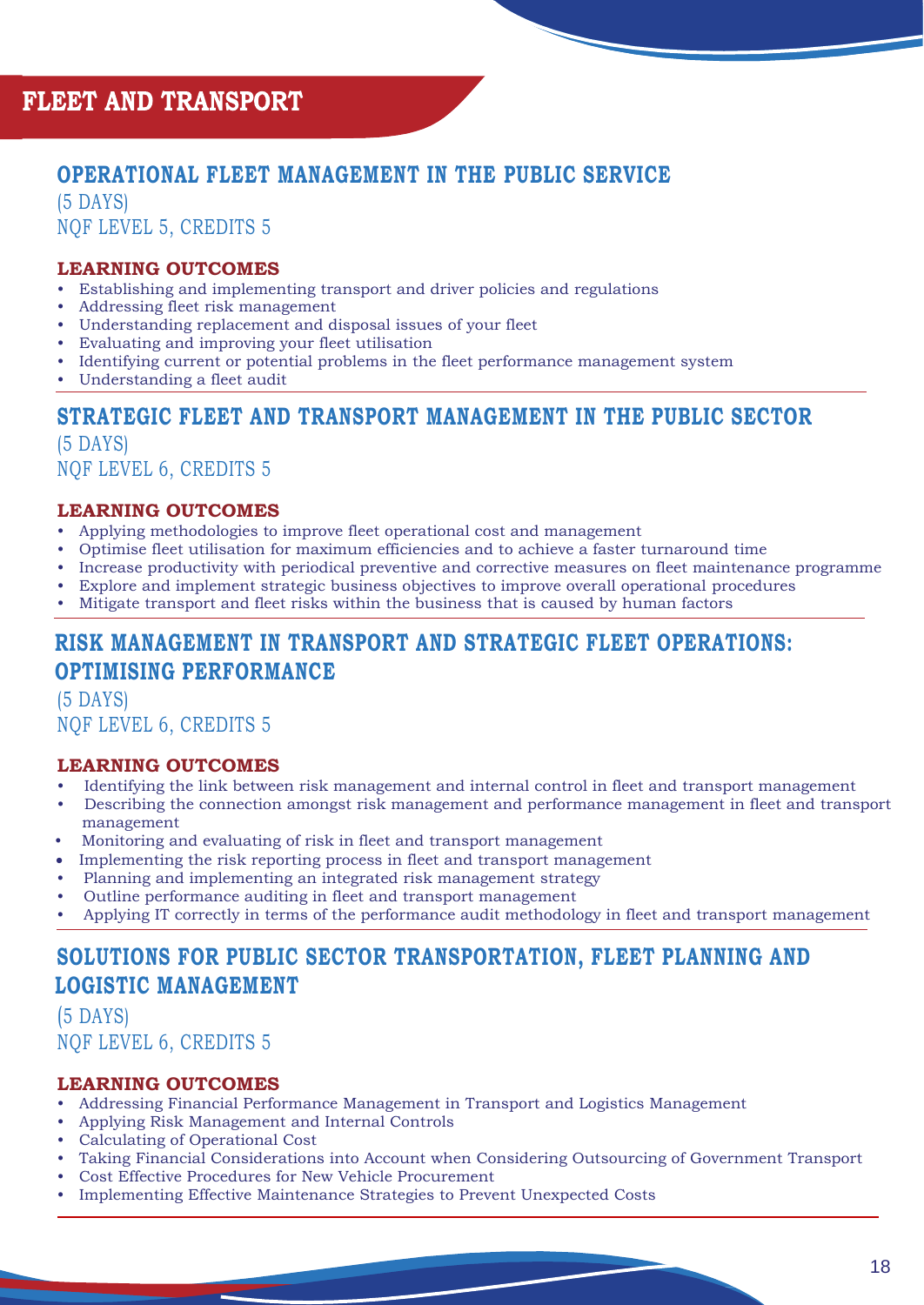## **ADVANCED DRIVER TRAINING**

and the contract of the contract of the contract of the contract of the contract of the contract of the contract of the contract of the contract of the contract of the contract of the contract of the contract of the contra

(3 DAYS) NQF LEVEL 2, CREDITS 10

- Preparing a rigid light vehicle for road transport trips according to specification
- Driving a rigid light vehicle in accordance with specified requirements
- Ensuring the maintenance of road transport service quality
- Handling unexpected situations according to specified procedures
- Reflecting on vehicle performance and own operation of vehicle against requirements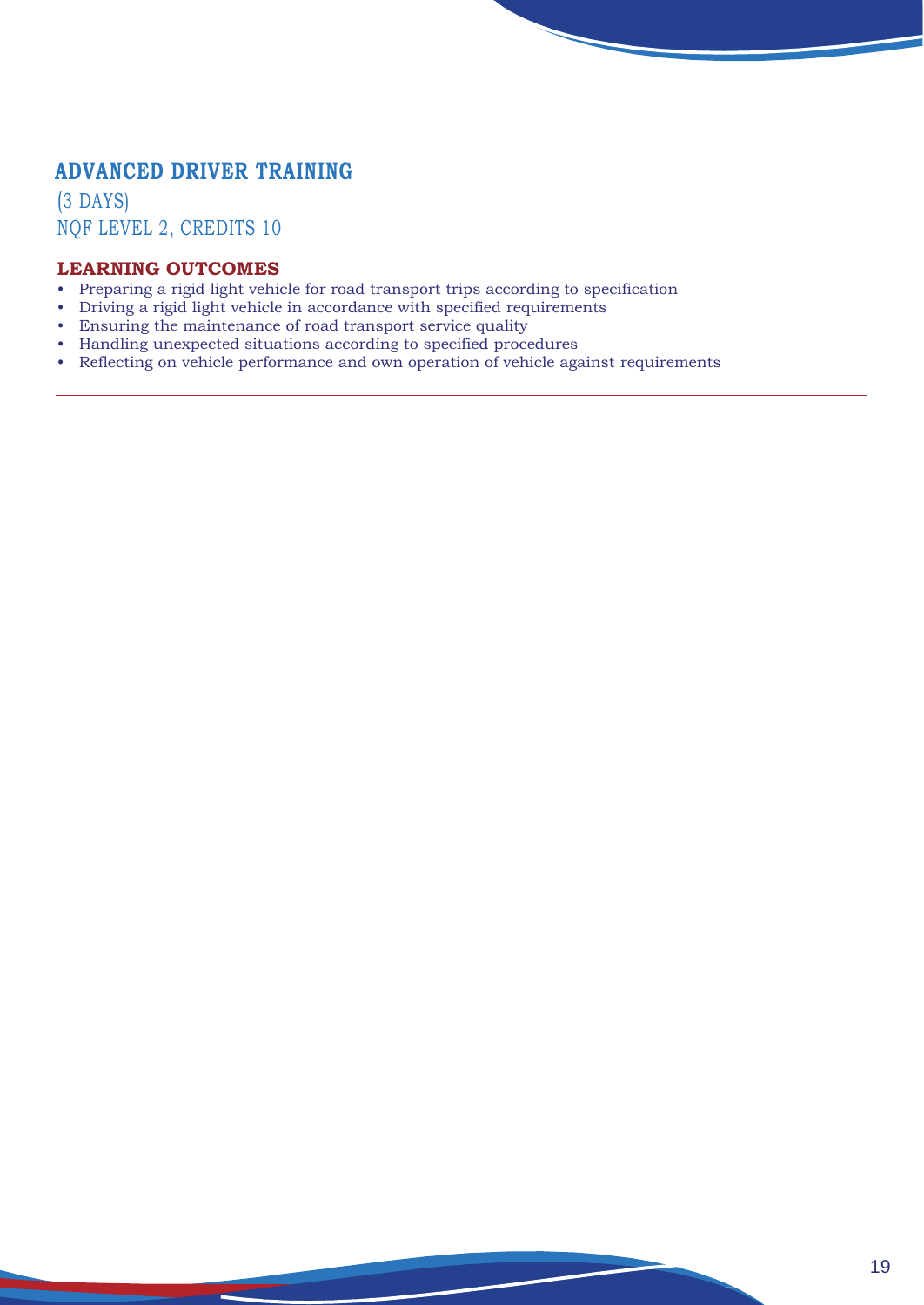## **MANAGEMENT**

## **STRATEGIC PLANNING MASTER CLASS**

#### **(**2 DAYS)

#### **LEARNING OUTCOMES**

- Understanding the key concepts associated with strategic planning
- Creating a meaningful vision and mission statement
- Performing a situation analysis and a competitive analysis
- Drawing up a strategic plan
- Preparing for the strategic planning process

## **MANAGING DIVERSITY EFFECTIVELY**

## **(**3 DAYS)

## NQF LEVEL 5, CREDITS 5

#### **LEARNING OUTCOMES**

- Understanding the management function and diversity
- Addressing diversity and South Africa
- Highlighting challenges when managing diversity
- Handling diverse team members
- Dealing with diversity disagreements and conflicts
- Assessing the individual skills needed to manage diversity
- Discussing the fundamentals of diversity
- Expanding the diversity of the leadership team

## **POPI ACT**

(3 DAYS) NQF LEVEL 5, CREDITS 5

#### **LEARNING OUTCOMES :**

- Addressing the POPI Act
- Understanding the purpose of the Act
- Determining the effect of the Act on your businesses
- Managing technology
- Implementing marketing and processing limitations
- Financial management
- Highlighting the accountability of institutions
- Security safeguards
- Guide to customer consent to access
- Information management
- Online trading/e-commerce guide
- Guide to consequences of failure to adhere

## **MANAGEMENT AND LEADERSHIP**

(5 DAYS) NQF LEVEL 5, CREDITS 5

- Addressing People Management skills
	- Managing self-efficient teams
	- Recruitment, selection and interviewing
	- − Retention
	- − Capacity Building through Training and Development
	- − Health and safety of people at work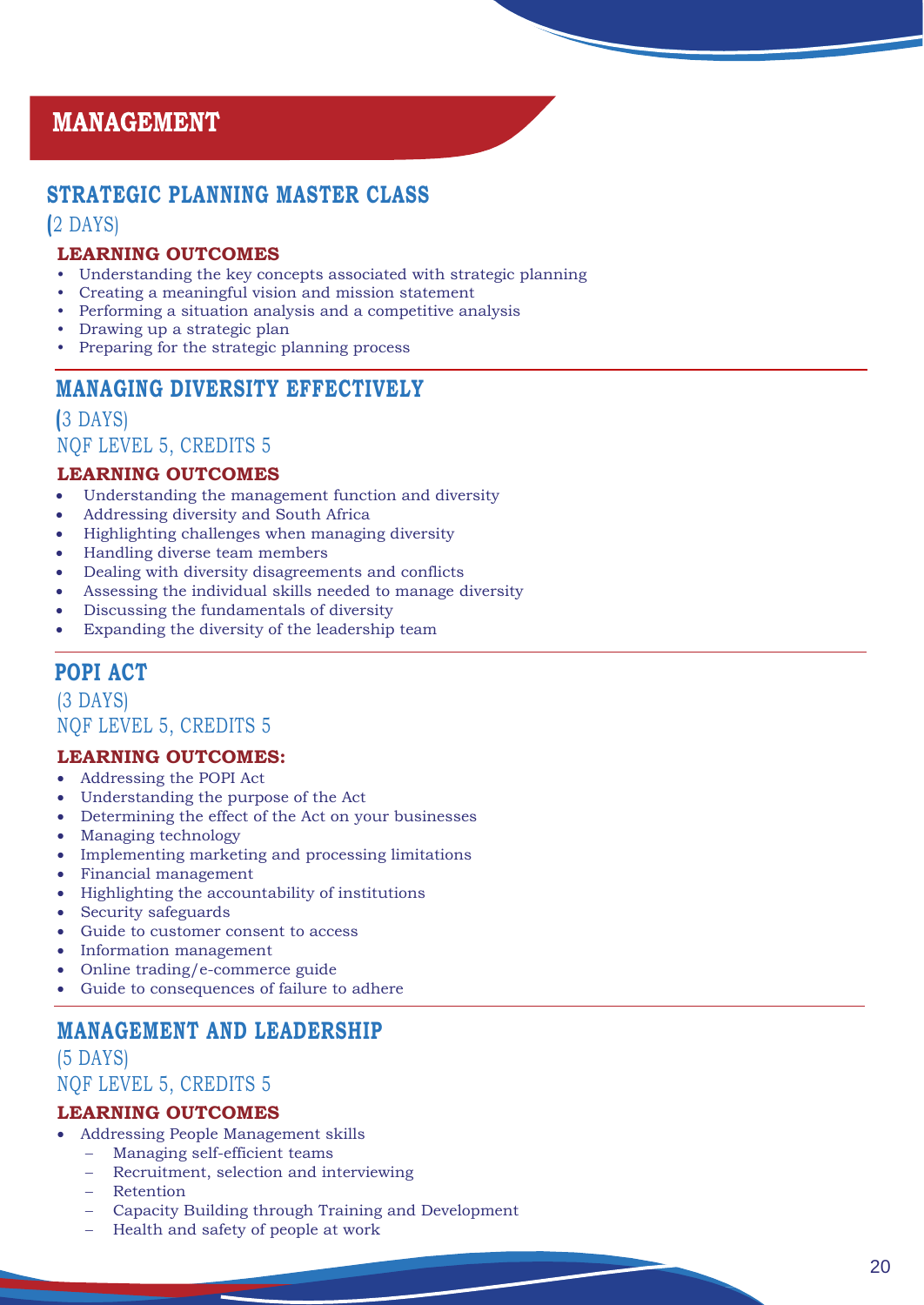- Disciplinary and grievance procedures
- People maintenance, careers and career management
- Managing performance of people
- Applying Leadership by using emotional intelligence
- Managing Change
	- − Change management steps in organisational transformation
- Managing Cultural Diversity
	- − Dealing with diversity issues fairly and without discriminations
	- Understanding Project Management for non-project managers
- The project manager and project team
	- Project management dimensions
	- Introduction to the 4 project management phases

## **DISASTER RISK MANAGEMENT STRATEGIES**

## (5 DAYS) NQF LEVEL 6, CREDITS 5

## **LEARNING OUTCOMES**

- Defining the development objectives of Africa
- Discussing the Historical disaster threat in Africa
- Understanding the interaction between hazards, vulnerability and disaster risk
- Explaining the role of the state and communities in disaster risk management
- Assessing the relationship between disaster risk management plans and integrated development planning
- Identifying relevant role players and following guidelines to implement a disaster risk management plan
- Explaining the importance of integrated development planning in disaster risk reduction
- Mainstreaming disaster risk reduction into development planning
- Establishing national disaster risk management platforms
- Implement the Hyogo Framework of Action

## **IMPLEMENTING AND MANAGING PUBLIC POLICIES STRATEGICALLY**

## (5 DAYS)

## **LEARNING OUTCOMES**

- Performing an analysis of the internal and external environment to inform the policy formulation process
- Application of strategy formulation and implementation methodologies to implement public policies
- Application of strategy formulation methodologies and processes on an institutional level to implement government policies
- Exercise strategic control over the implementation of policies and ensure the early detection and handling of performance deviations
- Link the strategic policy context to institutional resources in the prioritisation of policy initiatives

## **EFFECTIVE SERVICE DELIVERY IN THE PUBLIC SERVICE (BATHO PELE)**

## (4 DAYS) NQF LEVEL 5, CREDITS 5

- Appreciating the principles of good governance, ethics, and professionalism in service delivery
- Understanding of the statutory and regulatory obligations for service delivery
- Developing a service delivery improvement model for the organization
- Compiling best practice guidelines for the establishment of Customer Service Centers
- Putting the "Batho Pele" principles into practice
- Establishing a Code of Conduct or a Code of Good Practice for Customer Service / Establishing a service charter
- Assessing internal and external customer satisfaction
- Assisting the implementation of a Service Delivery Improvement Programme
- Determining performance indicators and service standards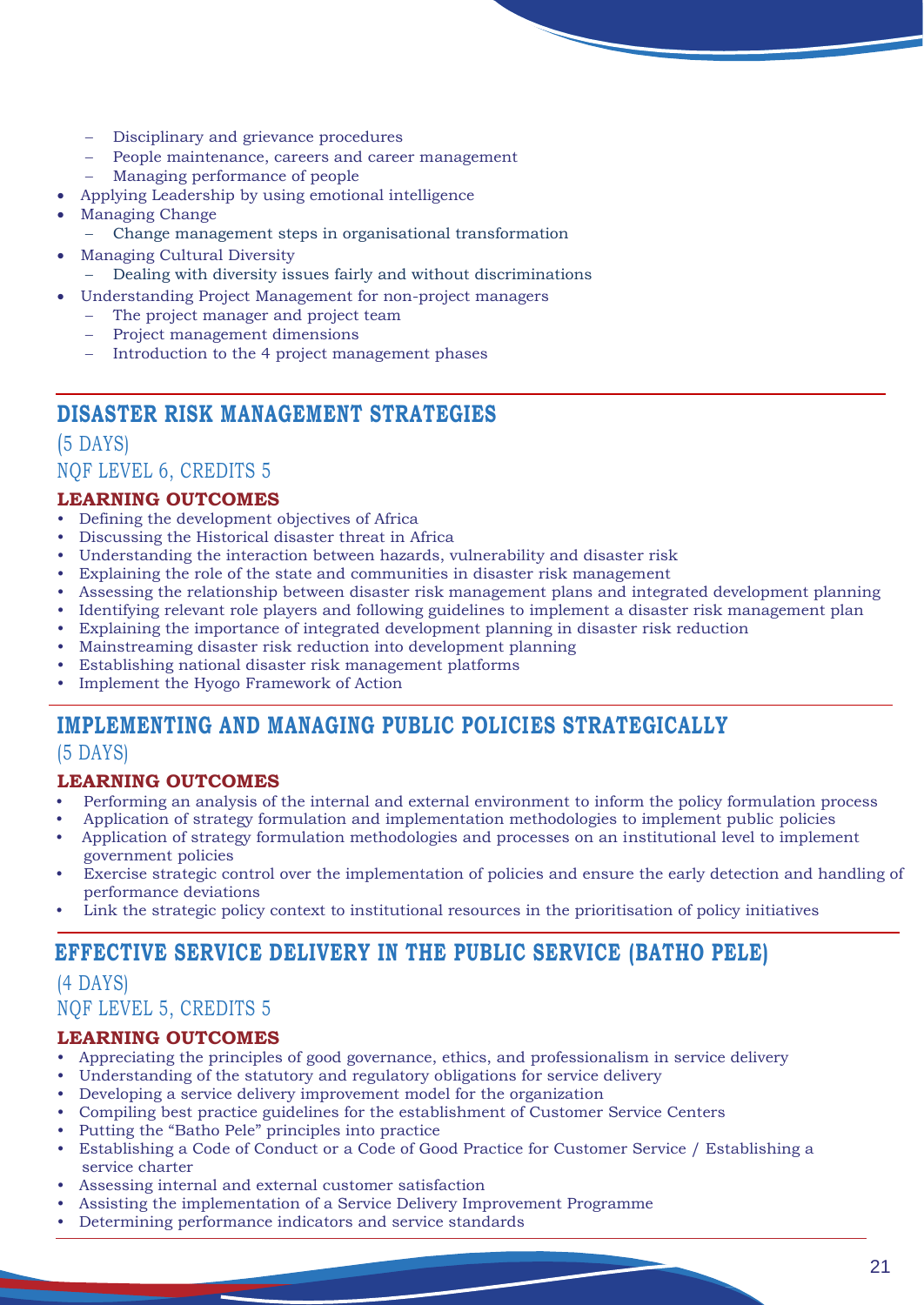## **AUDITING YOUR HIV/AIDS PROGRAMME EFFECTIVELY**

(3 DAYS)

## **LEARNING OUTCOMES**

- Recognising the Impact of HIV and AIDS in the SADC region
- Determining if Your Organization is Compliant with legislation and ILO guidelines
- Assessing, Manage and Evaluate the HIV/AIDS prevalence within Your Organisation
- Managing Employees with Compassion And Within Legal Parameters
- Implementing an AIDS Management System (AMS16001)

## **PROJECT MANAGEMENT FOR SUCCESSFUL SERVICE DELIVERY IN THE PUBLIC SECTOR**

(4 DAYS) NQF LEVEL 5, CREDITS 20

#### **LEARNING OUTCOMES**

- Understanding the project management context and life cycle
- Explaining project management methodologies
- Defining the project management stakeholders
- Establishing a project management environment
- Managing project management as an integrated approach
- Highlighting project initiation, requirement formalisation and statement
- Setting up the project organisation and team
- Identifying roles and responsibilities of role-players
- Determining skills requirements for programme and project managers
- Developing a project business plan
- Regulating the feasibility of a project
- Planning for the project
- Conducting a project budgeting and initiating procurement management
- Forming economic project selection criteria
- Establishing project quality and risk management mechanisms
- Addressing implementation issues
- Creating project evaluation and control methods
- Discussing project communication management

## **MANAGING RESOURCES FOR LOCAL ECONOMIC DEVELOPMENT (LED)**  (5 DAYS)

#### **LEARNING OUTCOMES**

- Understanding of relevant concepts in local economic development
- Proficiency in the organisation of local economic development (LED) initiatives in the local community sphere
- Setting up and conducting an LED planning process
- Applying methods of managing and institutionalising the implementation of LED in local communities
- Defining Local Economic Development
- Implementing Key Process Requirements for Successful LED
- Highligthing the role of partnerships in LED
- LED in a Globalising world and LED in Action Some Key Interventions

## **GENDER RESPONSIVE BUDGETING (GRB)**

#### (2 DAYS)

- Understanding gender responsive budgeting in relation to government's budgetary processes
- Recognising the different stakeholders that may be involved in GRB
- Position GRB in overall service delivery mechanisms
- Defining budgets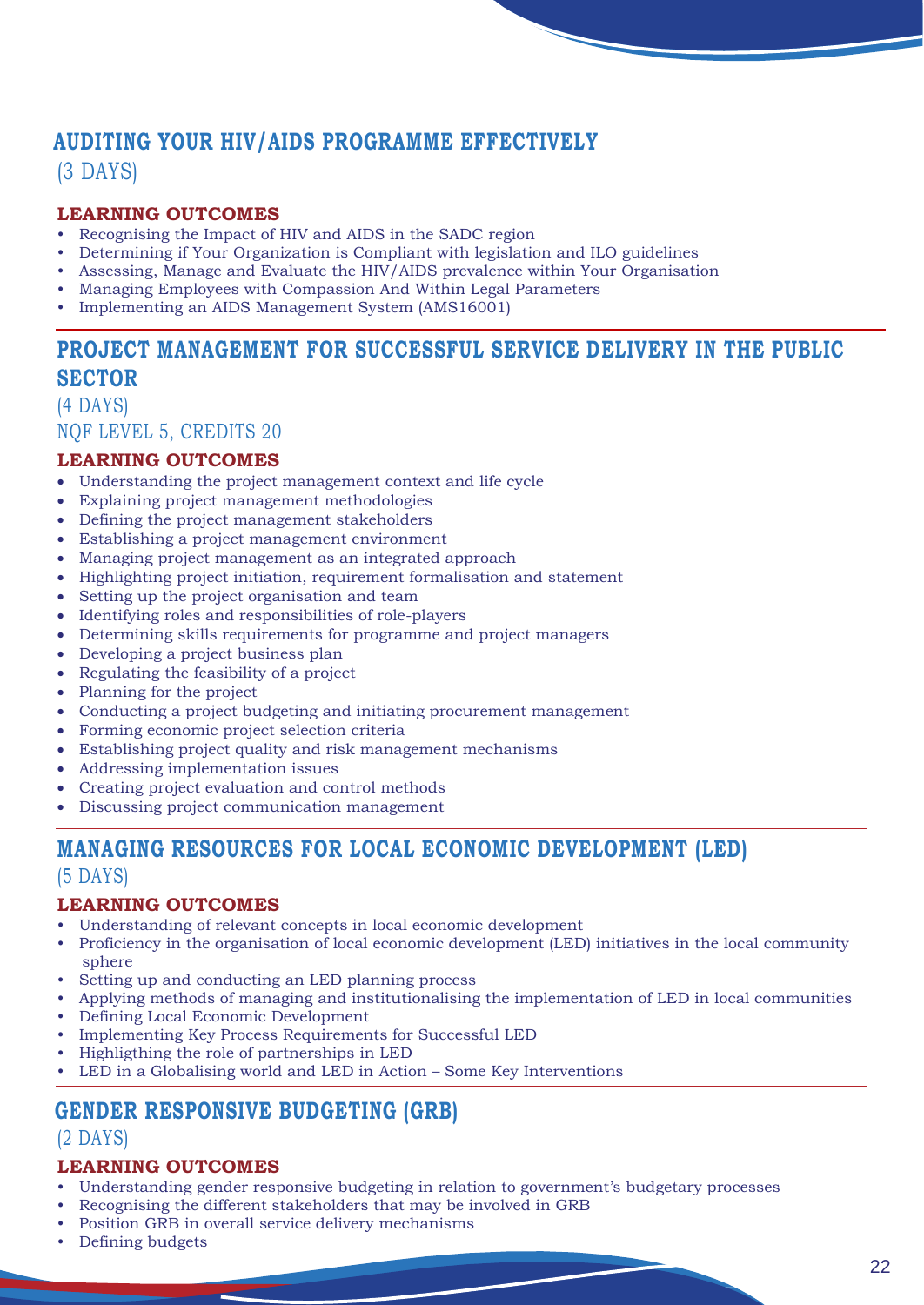- Highlighting budget process phases in relation to government
- Discussing budget votes for service delivery
- Distinguishing between national and sub-national budget processes
- Appling Gender Responsive Budgeting (GRB) as a tool for gender mainstreaming
- Understanding the types of Gender Budgeting
- Assessing the criteria for ownership and scope

## **MONITORING AND EVALUATION MECHANISMS AND ACCOUNTABILITY FOR THE IMPLEMENTATION OF THE NATIONAL DEVELOPMENT PLAN**

## (3 DAYS) NQF LEVEL 5, CREDITS 5

#### **LEARNING OUTCOMES**

- Understanding of the concept "National Development Plan"
- Explaining the purpose and place of public monitoring and evaluation in the overall public management process
- Demonstrate an understanding of the link between staff performance and institutional performance
- Apply information generated from performance measurement
- Demonstrate an understanding of the advantages and disadvantages of Monitoring and Evaluation
- Provide a holistic overview of a Monitoring and Evaluation system

## **MARKETING COMMUNICATION IN THE PUBLIC SECTOR**

#### (5 DAYS) NQF LEVEL 5, CREDITS 5

#### **LEARNING OUTCOMES**

- Be familiar with the fundamentals of modern marketing thought
- Recognize how marketing communication can be used in brand building
- Understand marketing communication strategies for building brands
- Appreciate how creating, sending and receiving brand messages build marketing communication strengths in the public sector
- Understand 'media business' deciding on the appropriate media
- Be aware of what marketing communication functions are available in brand building
- Value marketing communication in managing the marketing function

## **DEVELOPMENT PROGRAMME: FUNDAMENTALS FOR LEADING AND MANAGING STATE OWNED ENTERPRISES AND GOVERNMENT AGENCIES**

## (5 DAYS)

- Rating and Improving Corporate Governance of State Owned Enterprises
- Defining the Leadership and Management Overlap Process for the 21st Century in the State Sector
- Lean Principles to Improve Service Delivery and Reduce Cost
- The Gears That Drive HR Activities Need To Mesh Effectively
- The Triple Role of the Government as a Regulator, Regulation Enforcer and Owner of Assets: Advantage of SOE's and GA
- Addressing Emerging Governance Issues
- Conducting an Effective Social Media Risk Management
- Understanding and Developing your SOE Value Chain
- Determining Government Action on Governance, Transparency and Integrated Reporting
- Benchmarking your SOE as a High Reliability Organisation
- Highlighting the Importance of Effective Integrated Reporting
- The Value of Brands for CEO's and their SOE's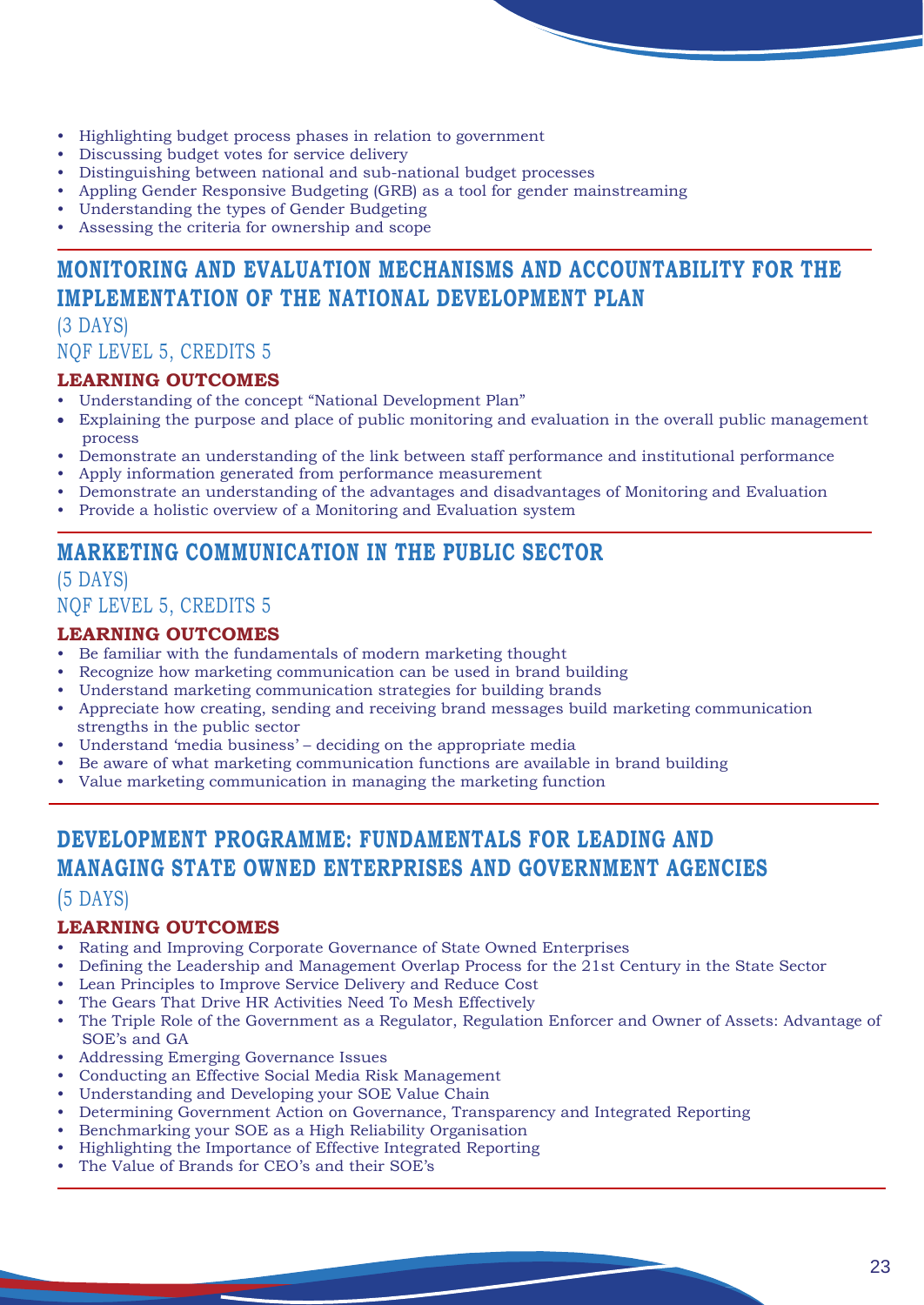## **LEADERSHIP DEVELOPMENT**

## **EFFECTIVE LEADERSHIP MANAGEMENT PROGRAM FOR COUNCILORS: MUNICIPAL BUDGETING AND INTEGRATED PLANNING**

(5 DAYS) NQF LEVEL 5, CREDITS 60

#### **LEARNING OUTCOMES**

- Legislative Overview
- Linking integrated development planning and municipal budgeting
- The municipal budgeting process
- Budgeting principles and techniques applied in municipal budgets
- Planning procedures for municipalities
- Performance budgeting
- Budgetary control
- Management of revenue, expenditure, assets and liabilities
- Role of intergovernmental fiscal relations in municipal budgeting
- Governance and ethics in a municipal context

## **LEADERSHIP AND MANAGEMENT**

#### (5 DAYS) NQF LEVEL 5, CREDITS 60

#### **LEARNING OUTCOMES**

- The concept of leadership and strategic management
- Research perspectives on leadership and strategic management
- Personal side of leadership and management
- The Leader as a relationship builder and social architect
- Processes of strategic and international management
- Different leadership and management theories
- Leadership attributes qualities and skills a new area of leadership
- Management process of planning, organizing, implementation and evaluation
- Group dynamics and team building
- Improving service delivery through applying project management

## **PROJECT MANAGEMENT**

 (5 DAYS) (NQF LEVEL 5, CREDITS 60

- History of project management
- The project team
- Project management dimensions
- Conceptualisation and initiation/ definition (phase 1)
- Planning, scheduling and development (phase 2)
- Project implementation, monitoring and evaluation (phase 3)
- Hand over/ closure (phase 4)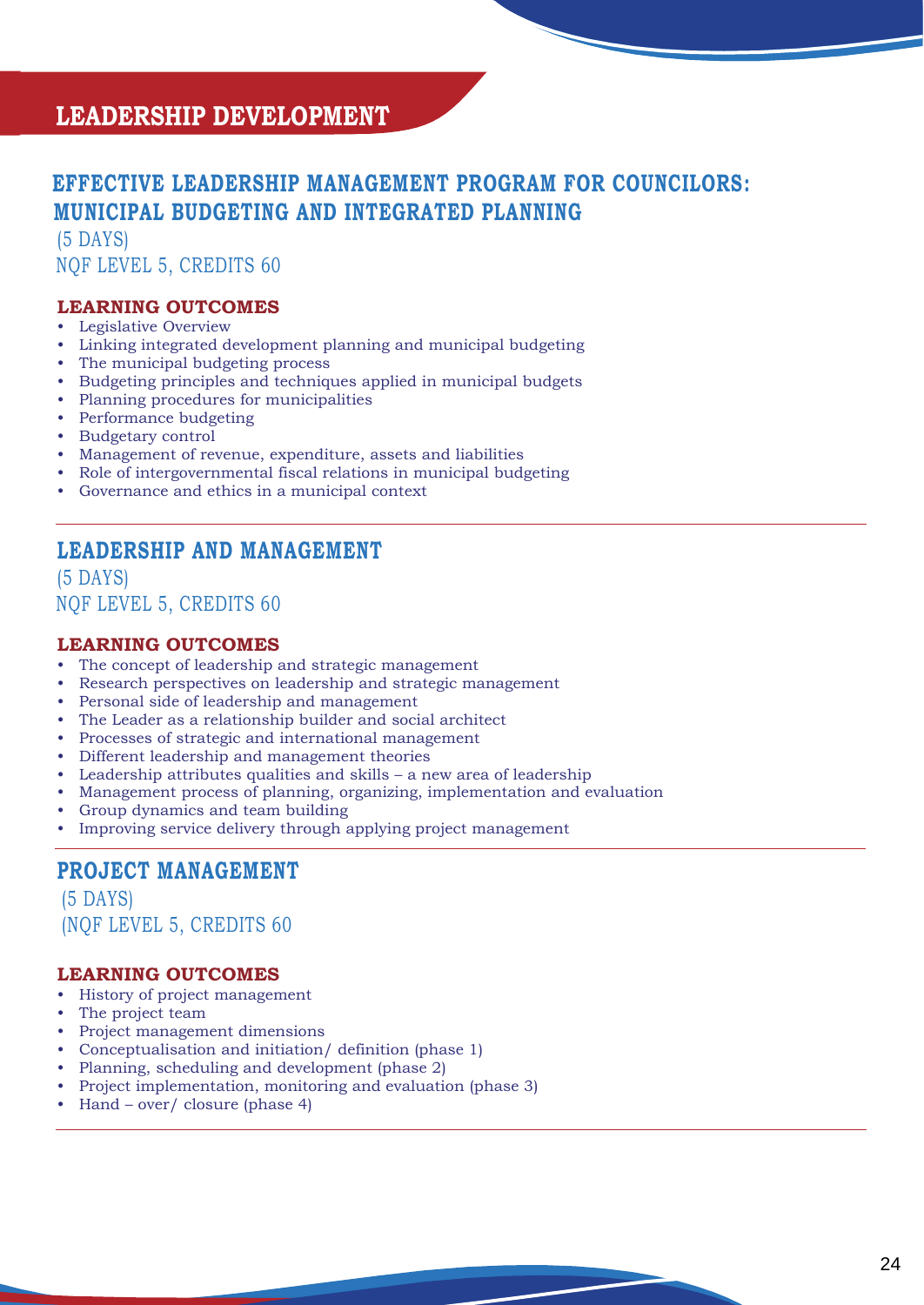## **MANAGEMENT AND LEADERSHIP SHORT PROGRAMME PEOPLE MANAGEMENT SKILLS**

(5 DAYS) (NQF LEVEL 5, CREDITS 5

#### **LEARNING OUTCOMES**

- Introducing people management
- Managing self-efficient teams
- Recruiting, Selecting and interviewing
- Capacity building through training and development
- Implementing health and safety of people at work
- Conducting disciplinary and grievance procedures
- People maintenance, careers and career management
- Managing performance of people

## **LEADERSHIP USING EMOTIONAL INTELLIGENCE**

(5 DAYS) (NQF LEVEL 5, CREDITS 5

#### **LEARNING OUTCOMES**

- Leadership challenge in organisations
- Leadership versus management
- Styles and models of leadership
- Current leadership style? (Practical work)
- Transactional and transformational leadership
- Role of vision, strategy and followership
- Using motivation and inspiration
- The leader and emotional intelligence
- Contingency approach to leadership

## **MANAGING CHANGE**

(5 DAYS) (NQF LEVEL 5, CREDITS 5

- Basic building blocks to change management
- Two general view points on change
- Models of change
- Applying the change model
- Internal psychological process of change
- Change management steps in organizational transformation
- The role of managers in change
- Critical variables in change
- Six ways to overcome the resistance to change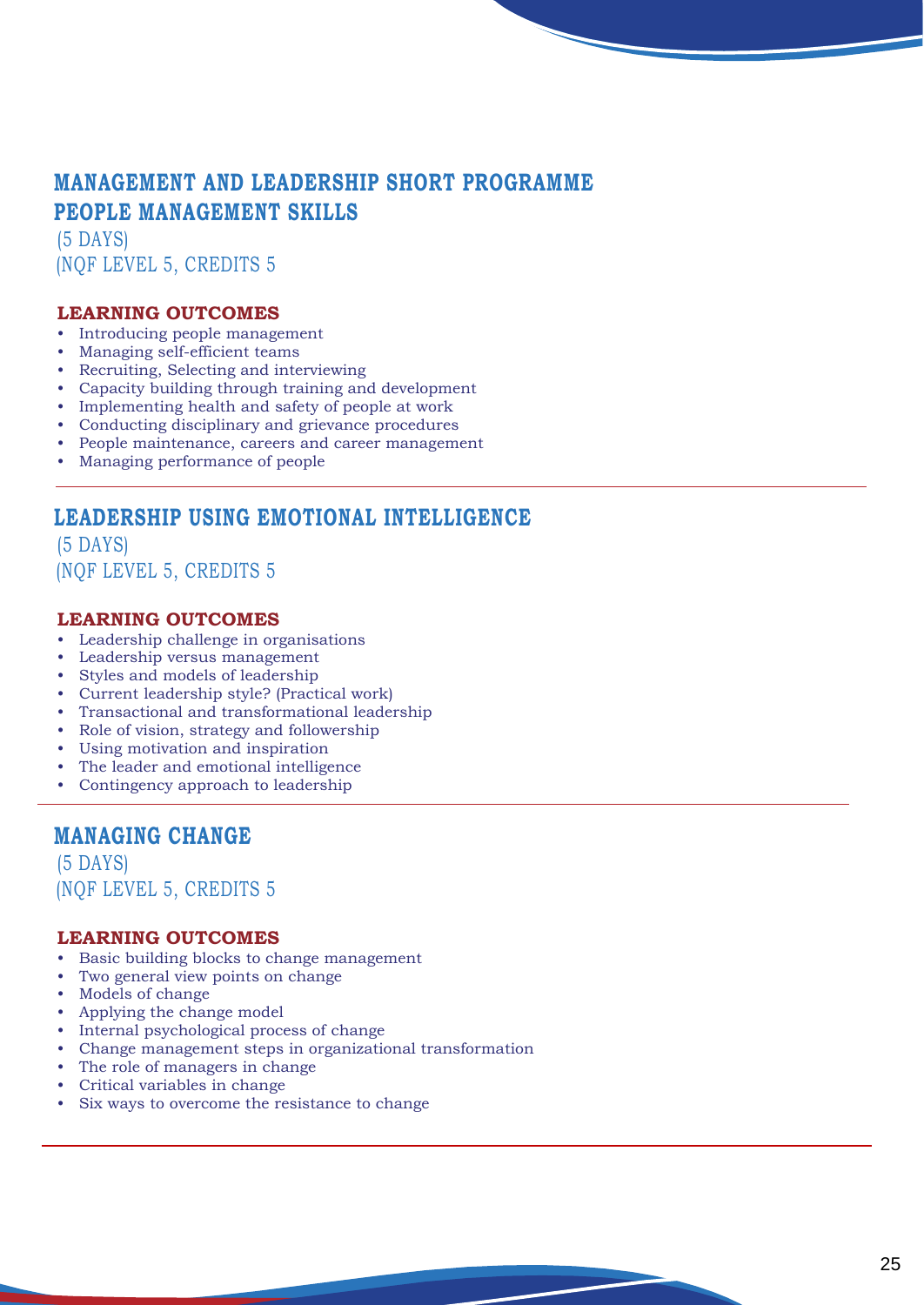## **CULTURAL DIVERSITY**

(5 DAYS) NQF LEVEL 5, CREDITS 5

#### **LEARNING OUTCOMES**

- Understanding diversity
- Layers of diversity personality, physical differences, socio-economic environment and history
- Exploring diversity as a potential source of discrimination religious discrimination, age discrimination, gender discrimination, HIV/ Aids discrimination, sexual orientation discrimination, language discrimination, xenophobia, obesity and size discrimination, disability discrimination, stereotype discrimination
- Dealing with diversity issues fairly and without discriminations
- Managing cultural biases, stereotypes and perceptions
- Mechanisms to realise equality in SA
- Explaining the benefits of diversity and explore ways of utilizing diversity

## **PROJECT MANAGEMENT FOR NON-PROJECT MANAGERS**

(5 DAYS) NQF LEVEL 5, CREDITS 5

#### **LEARNING OUTCOMES**

- Defining project management
- History of project management
- The project team
- Dimensions of project management
- Introducing the 4 phases of project management

## **SENIOR MANAGEMENT DEVELOPMENT PROGRAMME**

## **LEADERSHIP AND GOAL SETTING**

(5 DAYS) NQF LEVEL 5, CREDITS 20

- Introduction to leadership
- Study Unit 1: The personal side of leadership
- Part 1 the leader as individual
- Part 2 leadership mind and heart
- Part 3 courage and morale leadership
- Part 4 Followership
- Study Unit 2: the leader as a relationship builder
- Part 1 motivational and empowerment
- Part 2 leadership communication
- Part 3 leading teams
- Part 4 developing leadership diversity
- Part 5 leadership, power and influence
- Study Unit 3: the leader as social arthitect
- Part 1 creating vision and strategic direction
- Part 2 shaping culture and values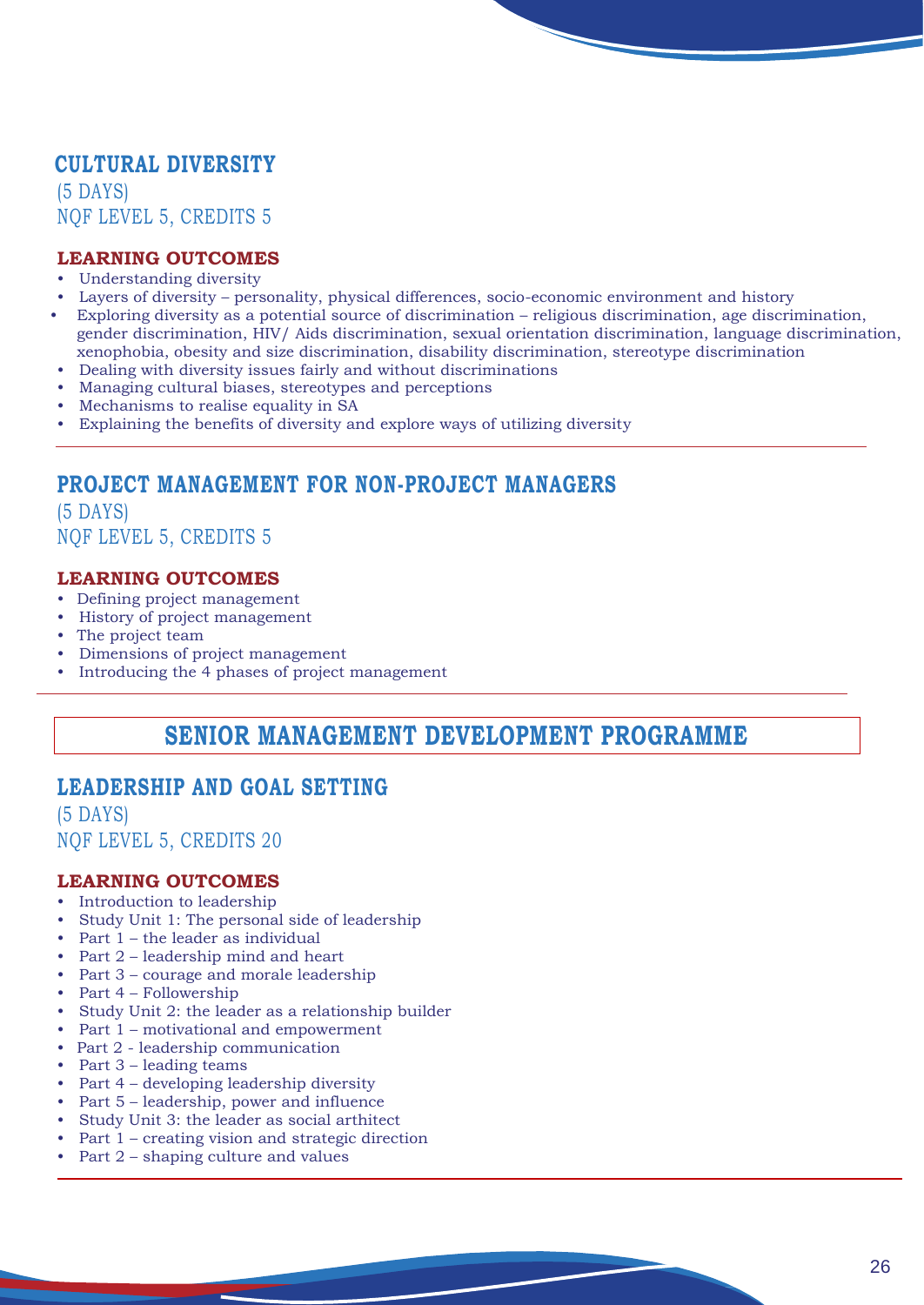## **COMMUNICATION**

(2 DAYS) NQF LEVE L 5, CREDITS 5

#### **LEARNING OUTCOMES**

- Introduction to communication
- **Effective communication**
- Overview of the communication process
- Characteristics of good communication
- Barriers to effective communication
- Main categories of communication
- Written communication
- Verbal communication
- Non-verbal communication
- Meeting procedures
- Presentations
- Public appearance

## **FINANCE AND BUDGETING**

(2 DAYS) NQF LEVE L 5, CREDITS 20

#### **LEARNING OUTCOMES**

- What is financial management
- Legal framework
- Financial organisation
- Financial planning working with budgets
- Financial control
- Introduction to financial accounting

## **ASSET MANAGEMENT**

(1 DAY) NQF LEVE L 5, CREDITS 20

#### **LEARNING OUTCOMES**

- Defining asset management
- Policy framework for asset management
- Role-players in asset management
- Accounting for assets
- Inventory losses and surpluses

## **PROJECT MANAGEMENT**

(3 DAYS) NQF LEVE L 5, CREDITS 20

- Defining project management
- The project team
- Project management dimensions
- Conceptualisation and initiation/ definition (phase 1)
- Planning, scheduling and development (phase 2)
- Project implementation, monitoring and evaluation (phase 3)
- Hand-over/ closure (phase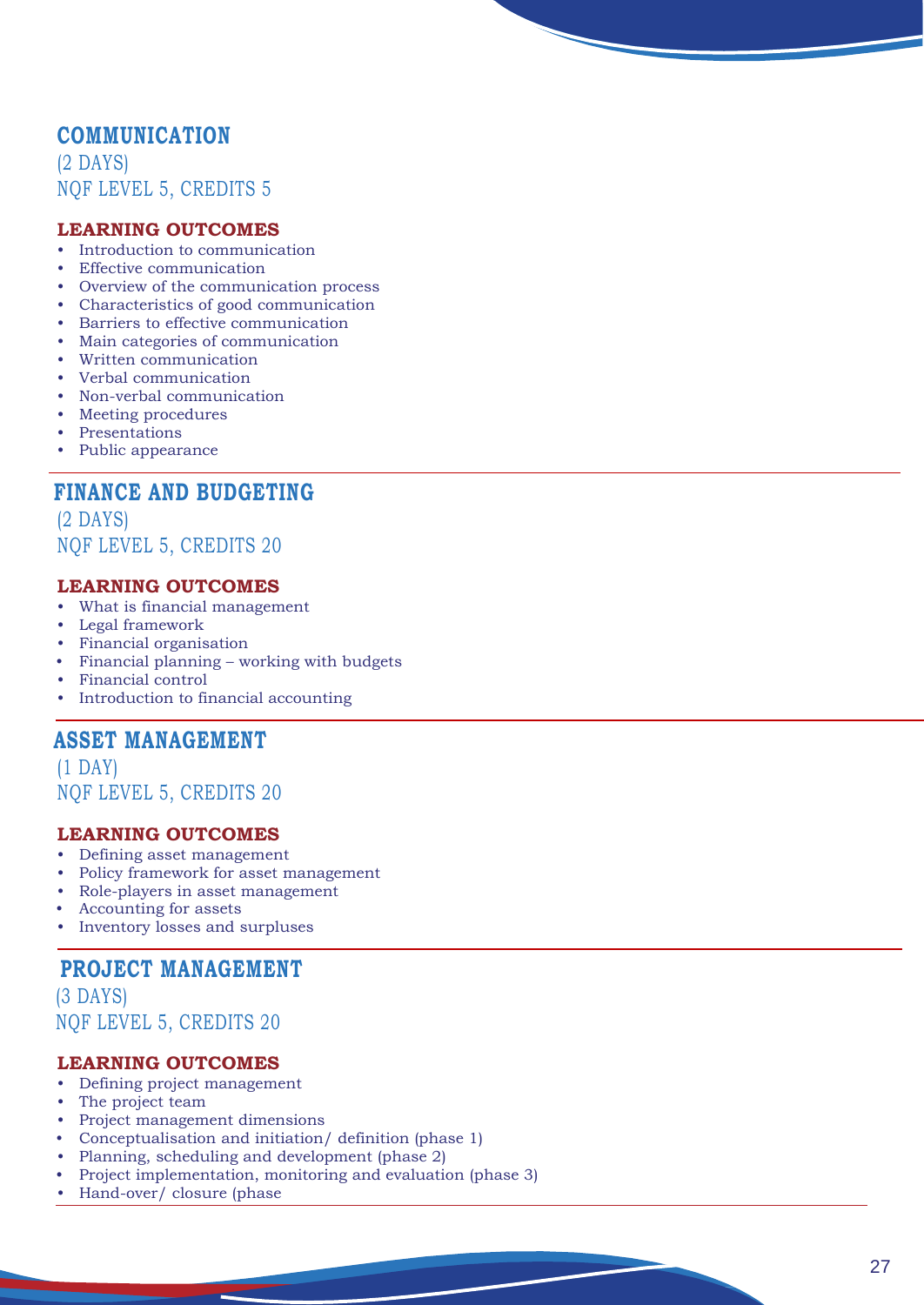## **MIDDLE MANAGEMENT DEVELOPMENT PROGRAMME**

## **MANAGEMENT AND LEADERSHIP**

(5 DAYS) NQF LEVEL 6, CREDITS 25

#### **LEARNING OUTCOMES**

- Defining the concept leadership and strategic management
- Researching perspectives on leadership and strategic management
- Personal side of leadership and strategic management
- Leadership and management challenge for 2010/20
- The leader as relationship builder
- The leader as a social architect
- Process of strategic and international management
- Differentiating leadership and management theories
- Leadership attributes qualities and skills a new area of leadership
- Managing the process of planning, organizing, implementation and evaluation
- Group dynamics and team building
- Improving service delivery through applying project management

## **COMPLIANCE RISK AND GOVERNANCE MANAGEMENT**

(5 DAYS) NQF LEVEL 6, CREDITS 25

#### **LEARNING OUTCOMES**

- Explaining the need for governance and control in relation to business
- Describing how governance and control measures are forced
- Clarifying how liabilities are linked to corporate governance
- Labeling the risks associated with non-compliance or non-activity
- Explaining the relationship between fiduciary responsibility and personal liability
- Illustrating how liabilities could arise within the organisation
- Investigating evidence of compliance or non-compliance in an organisatio
- Identifying the policies and procedures related to a business process
- Describing the legislation that impacts on the business within an industry
- Quantify and analyse consequences of fiduciary risk in a specific situation
- Proposing a solution to manage fiduciary risk in a specific situation
- Unfolding a specific sector in relation to provincial and national government with regard to the leader's role
- Analysing the legislative framework impacting on a specific sector
- Applying creative problem-solving techniques to resolve sector policy issues
- Distinguishing between the roles of the leader and the official in policy development and implementation

## **FINANCE FOR NON-FINANCIAL MANAGERS**

(5 DAYS) NQF LEVEL 6, CREDITS 25

- Defining the concept financial management
- Understanding the legal framework of managing finances
- Applying concepts related to funding
- Understanding various structures applicable to the management of finances
- Developing a budget with all of the requisite tools
- Identifying all various constituencies to be included in building a sound budget
- Building a 3-5 years strategic plan and monitoring it based on strategic thinking
- Implementing efficient financial controls
- Analysing the basic concept in financial accounting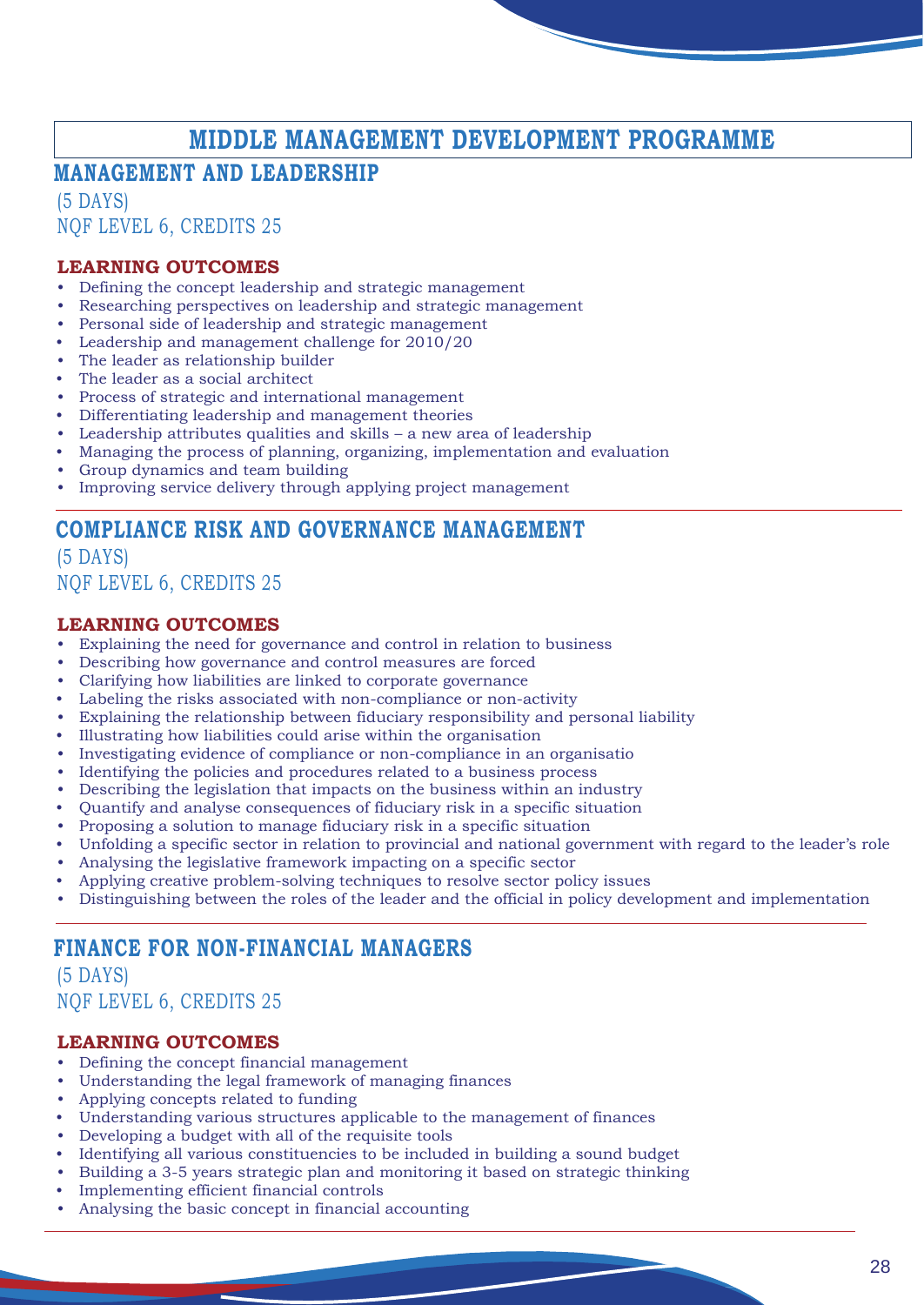## **MENTORING AND COACHING FOR IMPROVED PERFORMANCE**

(5 DAYS) NQF LEVEL 6, CREDITS 25

#### **LEARNING OUTCOMES**

- Defining project management
- The project team
- Project management dimensions

**START OF** 

- Conceptualisation and initiation/ definition (phase 1)
- Planning, scheduling and development (phase 2)
- Project implementation, monitoring and evaluation (phase 3)
- Hand-over/ closure (phase 4)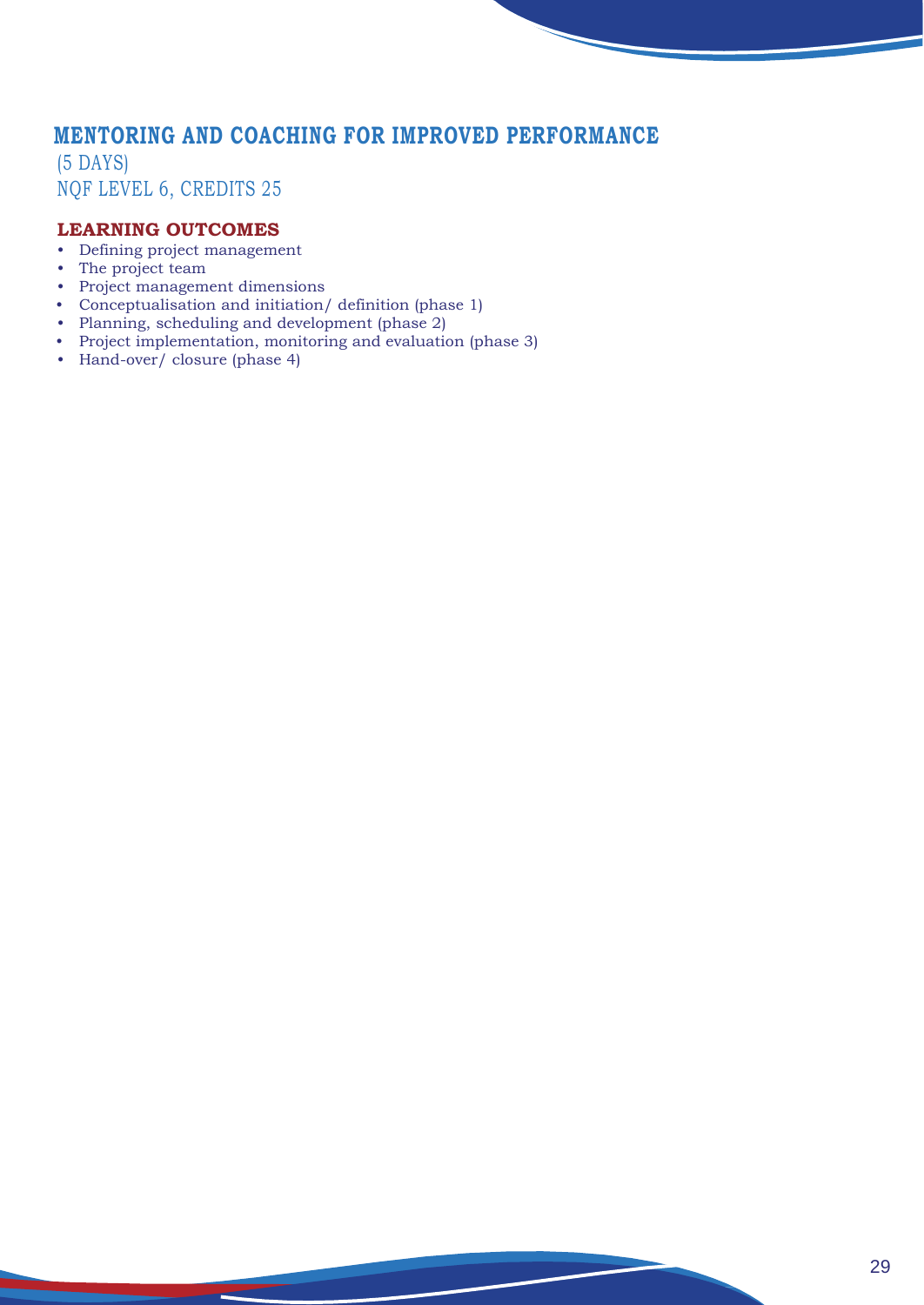## **EXCELLENCE IN OFFICE SKILLS FOR FRONTLINE STAFF**

(3 DAYS)

#### **LEARNING OUTCOMES**

- Effectively Manage your Time and Stress
- Understand and Apply Communication Skills
- Provide Effective Customer Service
- Develop Your Leadership Skills
- Negotiate and be Assertive when Needed
- Resolve a Problem when Required
- Apply Business Writing where Necessary

## **PAPER AND ELECTRONIC RECORDS MANAGEMENT IN THE PUBLIC SECTOR**

(4 DAYS) NQF LEVEL 5, CREDITS 20

#### **LEARNING OUTCOMES**

- Explain the Relevant Legislation pertaining to Records Management
- Explain the Characteristics of Records Management
- Implement a Records Management Policy
- Explain the Advantages of Records Management
- Understand the Duties and Responsibilities of a Records Manager
- Explain Records Storage Space, and Equipment relating to Records Management

## **MANAGEMENT SKILLS FOR FRONTLINE STAFF PA'S AND EXECUTIVE SECRETARIES**  (5 DAYS)

NQF LEVEL5, CREDITS 5

#### **LEARNING OUTCOMES**

- Teach you how to value your position within your company and step up to the plate and deliver
- Get you motivated about your responsibilities as Executive PA
- Prepare the ground for good management and delegation skills
- Teach you correct professional business writing and never faultier with e-mails, letters, faxes or proposals
- Enable you to develop excellent Emotional Intelligence Skills
- Teach you how to run and record executive board meetings
- Advanced telephone etiquette as PR and marketing agent for the company
- Creating positive yet assertive relationships with customers and co-workers
- Essential project and time management; key factors for efficient, productive work

## **SURVIVAL STRATEGIES FOR NEW MANAGERS**

(5 DAYS) NQF LEVEL 5, CREDITS 6

- Addressing the Role of the Manager
- Conquering Personality Challenges That May Influence the Efficiency of a New Manager
- Dealing with Difficult People
- Situational Leadership and Application Thereof
- Assisting New Managers in Identifying Main Motivational Factors in their Department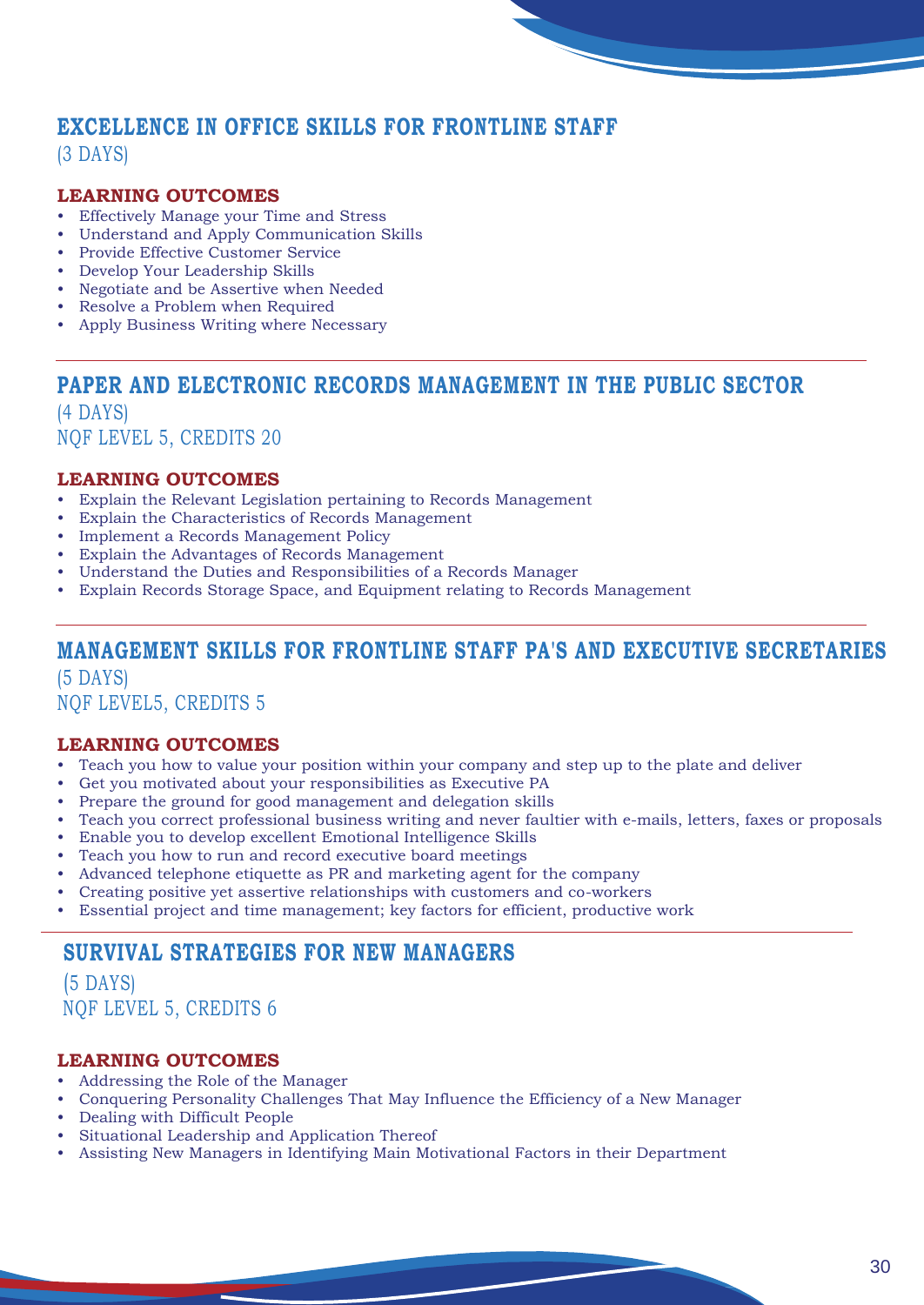## **SUCCESSION PLANNING AND CAREER DEVELOPMENT: A LEADERSHIP NECESSITY**

(5 DAYS) NQF LEVEL 5, CREDITS 6

#### **LEARNING OUTCOMES**

- Highlighting all personality danger areas relating to leadership position of new or potential managers
- Individual development and performance evaluation based on leadership
- Using leadership to ensure development for career development
- Integrate individual career development, Career planning and career management
- Understand Career choices and theories in practice
- Management of retention factors influencing implementation of succession planning

## **PRESENTATION SKILLS**

(2 DAYS)

#### **LEARNING OUTCOMES**

- Design techniques to analyse current skills customise for the learners organization
- Identifying and defining the skills requirements of the organisation
- Design skills auditing plan to be implemented by own staff
- Defining training and development needs
- Identify challenges and strengths in presentation skills of each learner
- Strategise and implement an improvement plan on presentation skills

## **OFFICE ADMINISTRATION MANAGEMENT**

(3 DAYS) NQF LEVEL 5, CREDITS 5

- Understand the role of office management in an organisation
- Demonstrate the ability to manage the day to day administration of an office
- Plan and prepare communication for meetings and prepare meeting reports
- Plan, implement and control an information system in an organisation
- Plan, monitor and control office supplies
- Analyse the ability to manage administration records in the most efficient manner
- Demonstrate, plan and schedule work for oneself and others
- Implement the ability to identify and assist in the control of fraud in the office environment
- Write meeting minutes
- Sett agenda for a meeting
- Understand the principles of time management
- Draw up time efficient work plans to carry out department/division work functions
- Implement time efficient work plans
- Understand the generic format and specific for reports
- Demonstrate an understanding of detailing the different sections of the introduction, body and conclusion in the report
- Describe how to justify the conclusions of the report through the use of adequate information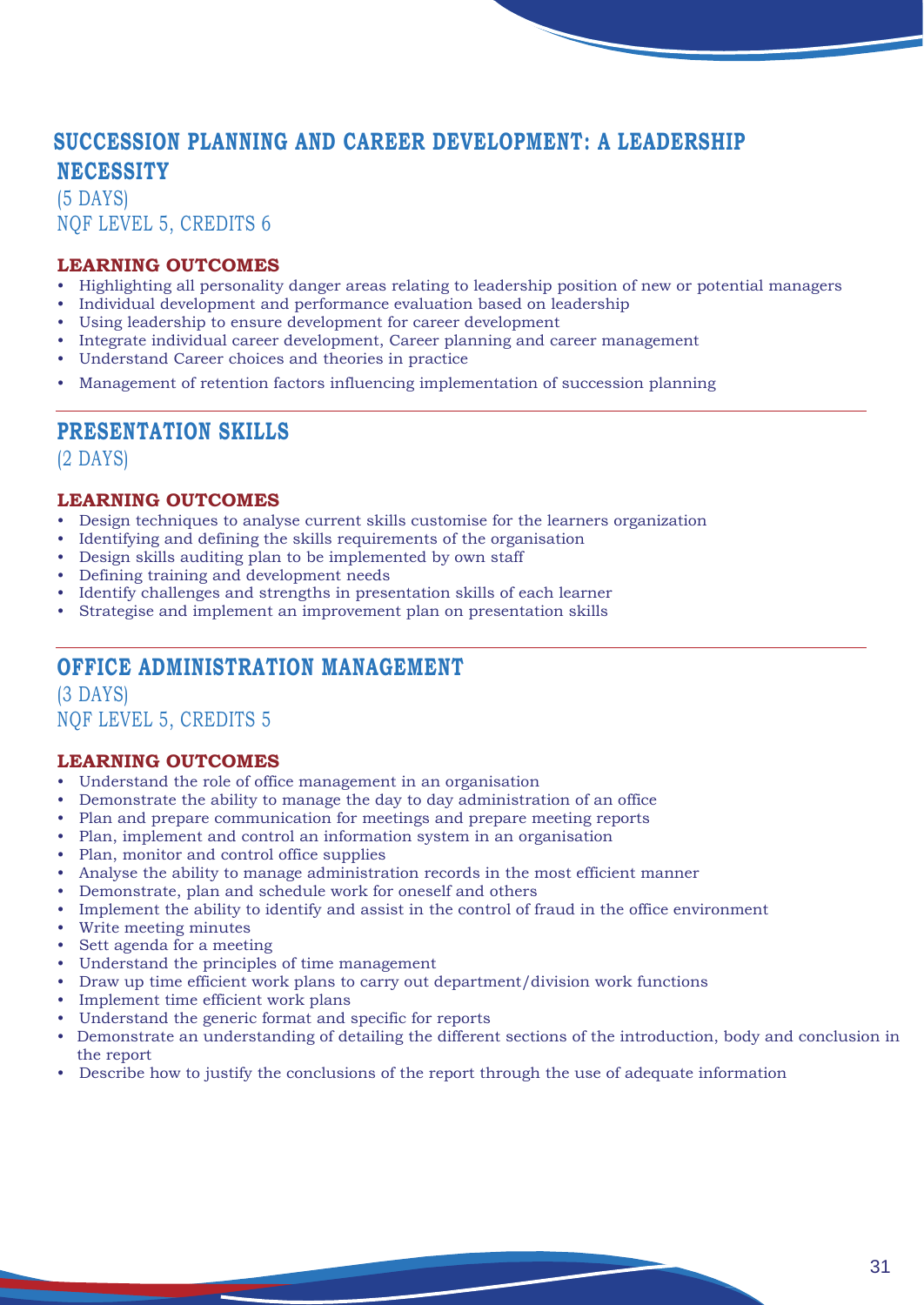## **BEST PRACTICES IN MANAGING LIBRARIES INFORMATION AND RESOURCE CENTRES**

(4 DAYS) NQF LEVEL 5, CREDITS 5

#### **LEARNING OUTCOMES**

- Manage projects in the library and information context
- Use professional development as a retention tool for underrepresented librarian
- Use the balanced scorecards in the performance management of libraries and information centers
- Understand the role of the librarian as consultant
- Know the legal ramification of information technology and cyberspace in libraries
- Use internal marketing for the workplace library and information center
- Manage outreach in public libraries

## **MANAGEMENT SKILLS FOR FRONTLINE STAFF PA'S AND EXECUTIVE SECRETARIES**

(5 DAYS) NQF LEVEL5, CREDITS 5

- Teach you how to value your position within your company and step up to the plate and deliver
- Get you motivated about your responsibilities as Executive PA
- Prepare the ground for good management and delegation skills
- Teach you correct professional business writing and never faultier with e-mails, letters, faxes or proposals
- Enable you to develop excellent Emotional Intelligence Skills
- Teach you how to run and record executive board meetings
- Advanced telephone etiquette as PR and marketing agent for the company
- Creating positive yet assertive relationships with customers and co-workers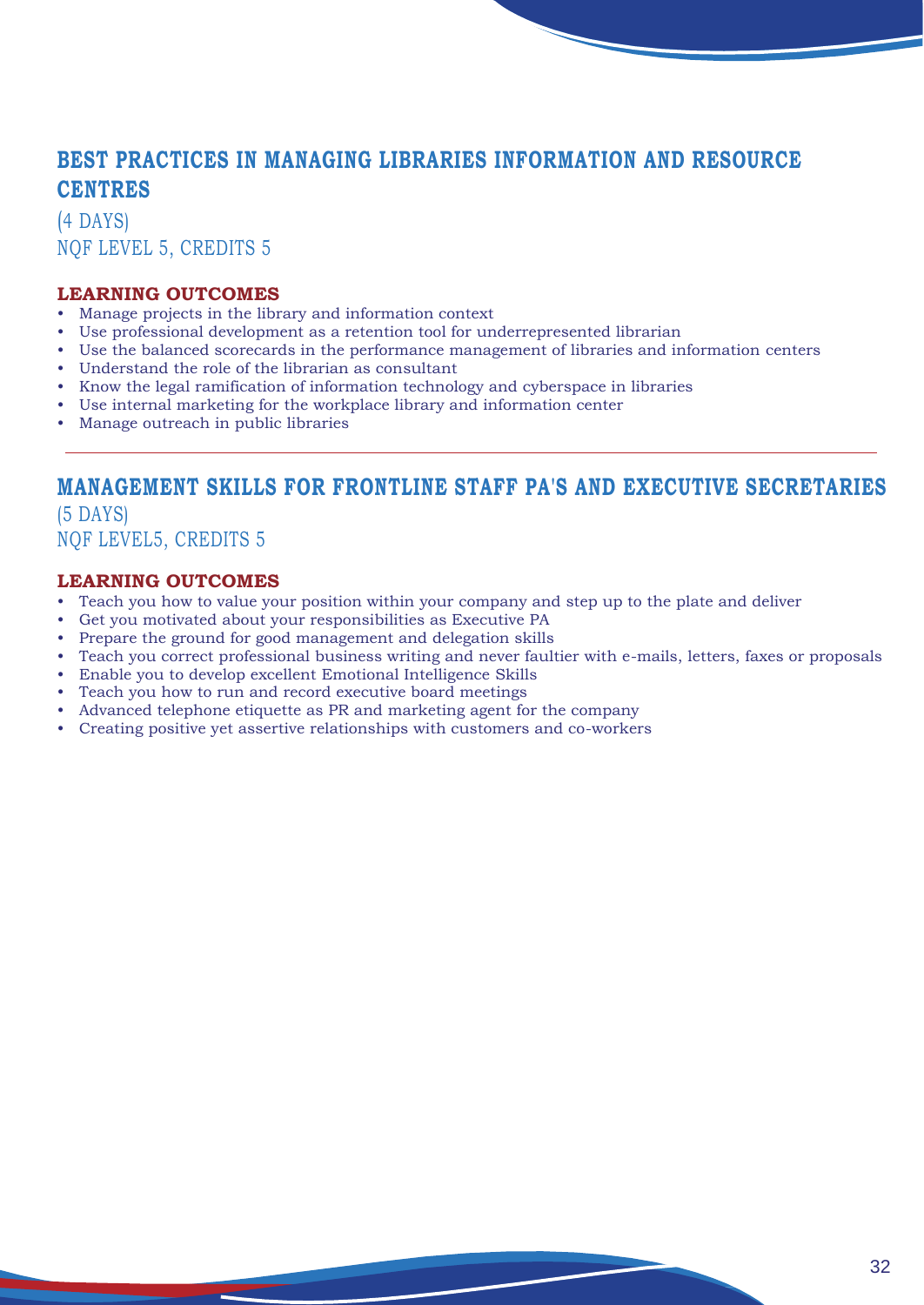## **EFFECTIVE TECHNIQUES AND PHILOSOPHIES TO ACHIEVE WORLD CLASS MANUFACTURING**

(4 DAYS)

#### **LEARNING OUTCOMES**

- Be aware of the strategic importance of aiming at high levels of Performance in a "Global Market" situation
- Get acquainted with the principles required to understand, measure, self-assess and monitor Industrial Performance
- Get an in depth understanding of the "state-of-the-art" philosophy, disciplines and techniques available to enable every manufacturing enterprise to perform at world-class level
- Grasp principles and methods that can and should be applied in factories of all types and sizes to achieve continuous Performance improvements
- Understand the importance of an integrated, holistic approach to Performance, with emphasis on achieving short, medium and long term goals
- Learn how to develop a program to apply lean techniques to your manufacturing processes;
- Understand the necessity of a modern approach based first on people, and then on methods and technology

## **LEAN THINKING PRINCIPLES: FOR INDUSTRIES OTHER THAN MANUFACTURING**  (4 DAYS)

#### **LEARNING OUTCOMES**

- Understand how the lean philosophy has evolved since its inception, and how it can beneficially apply to different industrial sectors and business processes
- Grasping the Lean Thinking philosophy, its targets, its constraints and its critical success factors;
- Practice with Lean tools and techniques to transmit the Lean approach to others within your Organisation • Learn how to install and develop a Lean culture within your Organisation
- Understand how to set up medium-term strategies to embed Lean principles into your core and support processes
- Understand how to look with new eyes at Productivity, Quality and Performance parameters under the Lean angle of view
- Know about the Lean approach to modern Plant/Machinery management
- Review traditional HR management and development approaches and convert them into a simpler and leaner scheme capable of making job-satisfied Lean-Thinkers grow within your Organisation
- See how lean concepts have evolved and are continuing to evolve into a fascinating, future scenario

## **TECHNICAL REPORT WRITING SKILLS**

(4 DAYS)

- Gain knowledge in writing and delivering professional and technical documents with greater confidence, clarity and impact.
- Understand the steps involved in preparing a report from gathering the data to writing the rough draft.
- Gain insight into report styles and how to produce good reports
- Learn thoroughly the functions of a technical report introduction and its content, style, length and relation to other parts of the report.
- Learn how to organize the result and discussion section, the presentation of data and the discussion of significant results.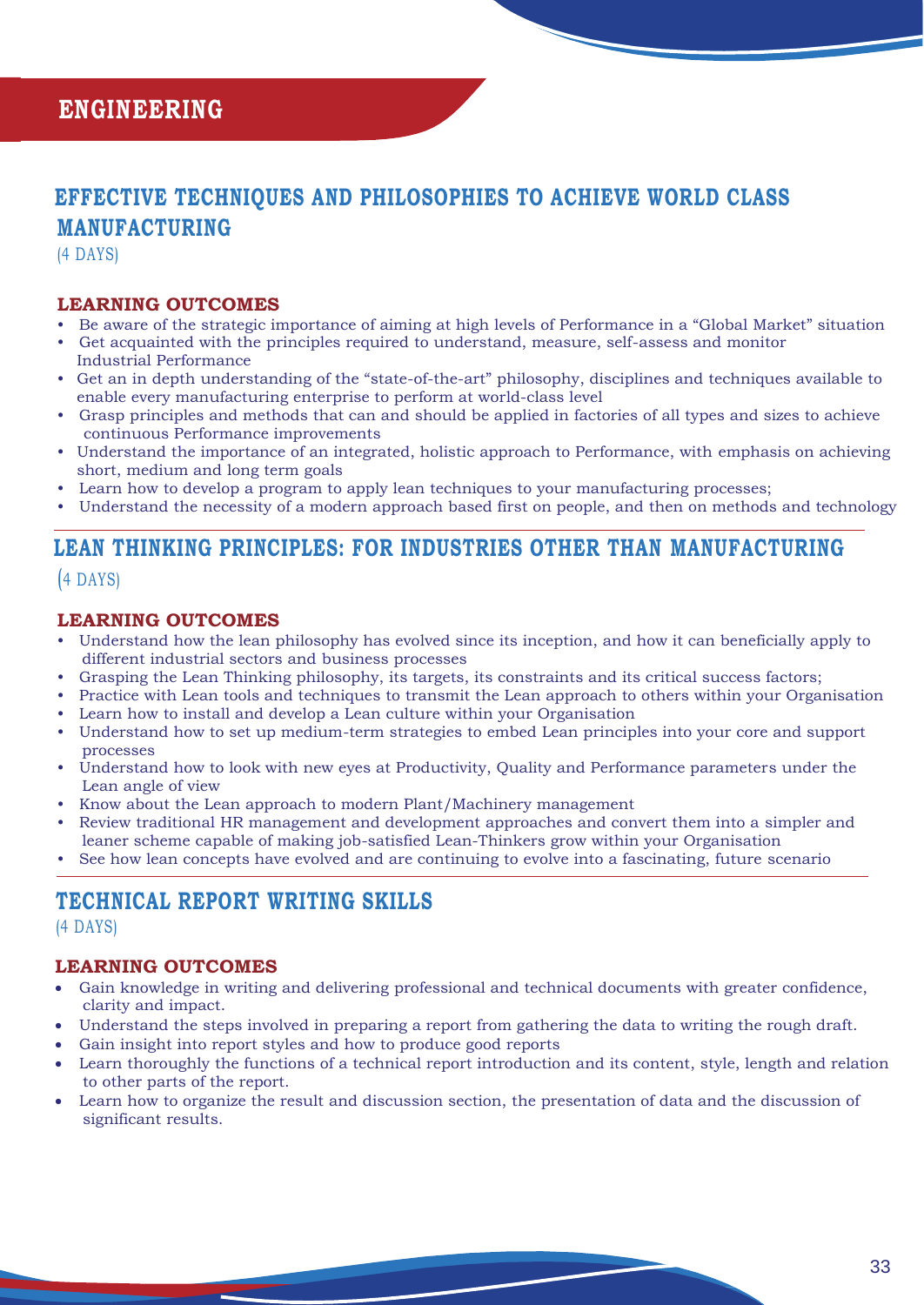## **MASTERING FIDIC AND JBCC CONTRACTS**

(2 DAYS)

#### **LEARNING OUTCOMES**

- Devising and adopting an appropriate procurement and contracting strategy for your project.
- Preparing the contracts documents
- Claims for an extension of time, additional Cost and Profit
- Dispute resolution and DAB procedures
- Choosing and selecting the main option
- Use and revision of the program and Early Warnings
- Compensation Events (CE's)

## **NEC CONTRACTS**

(2 DAYS)

#### **LEARNING OUTCOMES**

- Development of NEC contracts
- Characteristics of NEC contracts
- Structure of the NEC 4 Engineering and Construction Contract
- Feedback from ECC 2
- Changes from ECC 2
- Points of interest in NEC 4

## **GENERAL CONDITIONS OF CONTRACT**

(3 DAYS) 3 CPD Points

#### **LEARNING OUTCOMES:**

- Protect Your Project. Learn the Fundamentals of the General Conditions of Contract 2015.
- Understanding GCC 2010-2015
- Highlighting the General Principles of Contract Law
- Discussing Conditions of Contract
- Executing Termination of Contract Claims
- Handling Disputes and Resolutions Effectively
- Addressing Contractor's General Obligations

## **PROJECT MANAGEMENT FOR ENGINEERS**

(5 DAYS) 5 CPD Points

- Addressing The Project Management Environment And Its Setting
- Determining the Complexity Of Projects Irrespective Of Size
- Analysing the Project Anatomy/Project Life Cycle And Project Parameters
- Highlighting Project Management Nomenclature And Basic Definitions
- Grasping the Value Creation Process
- Understanding The Process And The Importance Of A Feasibility Study
- Establishing the Project Scoping Process And Development Of A Work Breakdown Structure
- Preparing and Managing A Project Schedule
- Optimizing Your Project Resources
- Understanding How To Learn From A Project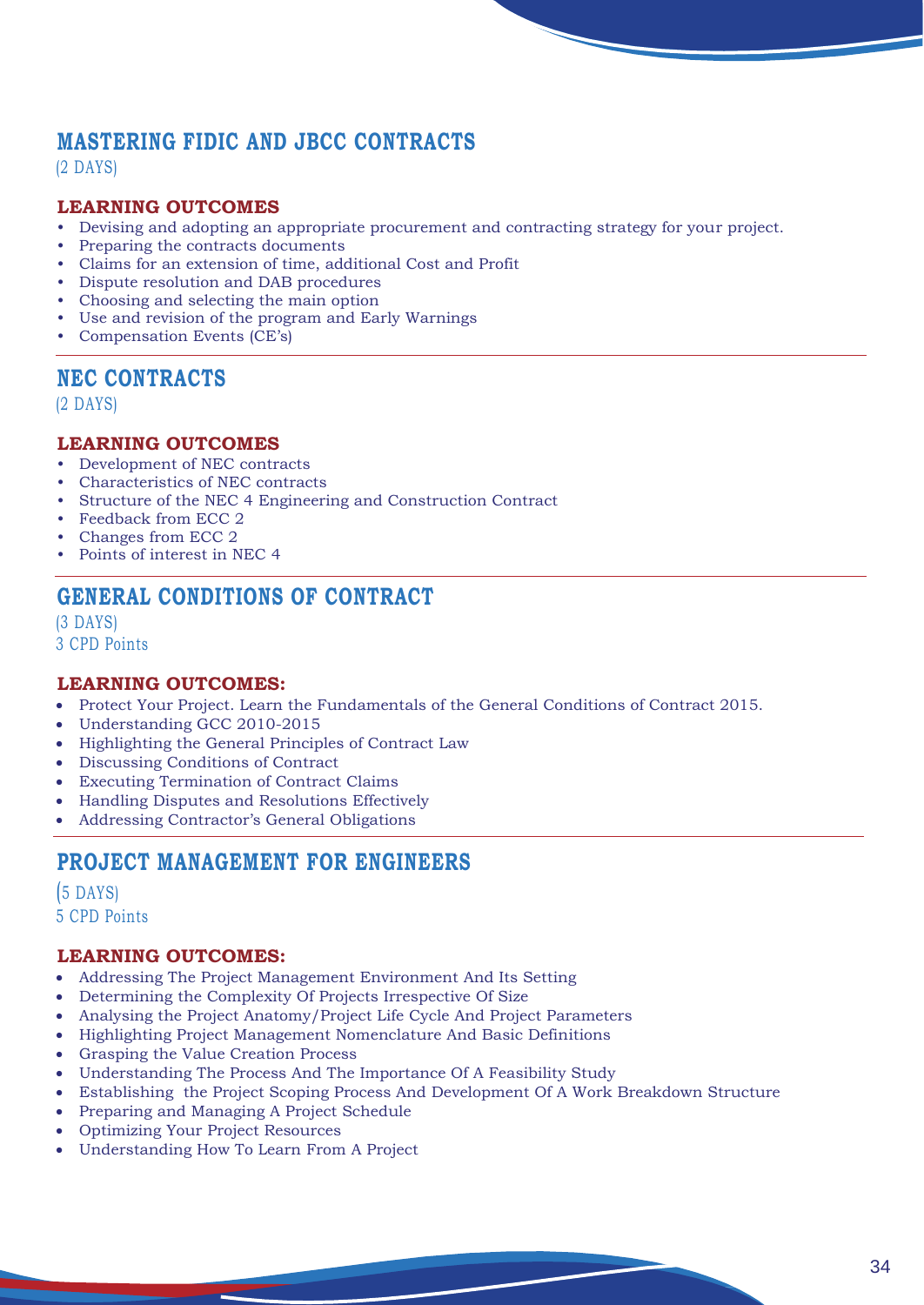## **EMPLOY A SYSTEMATIC APPROACH TO ACHIEVING OBJECTIVES**

(2 DAYS)

NQF LEVEL: 4 CREDITS: 10 UNIT STANDARD NR: 242822

#### **LEARNING OUTCOMES**

- Plan, organise and allocate work
- Identify and develop objectives
- Formulate a plan to meet the objective
- Implement the plan
- Monitor activities

## **MUNICIPAL BUDGETING AND INTEGRATED PLANNING**

(5 DAYS)

NOF LEVEL: 5 CREDITS: 20

#### **LEARNING OUTCOMES**

- Explain the legislative framework governing Municipalities
- Describe how integrated development planning and municipal budgeting should be linked
- Describe the Municipal budgeting process
- Apply budgeting principles and techniques in Municipal budgets
- Demonstrate an understanding of the budgeting procedures for municipalities
- Demonstrate an understanding of the concept "Performance Budgeting"
- Apply budgetary control at a departmental and institutional level
- Demonstrate an understanding of the importance of the management of revenue, expenditure, assets and liabilities during the budget cycle
- Apply good governance and ethics in managing municipalities

## **LEADERSHIP AND MANAGEMENT**

(5 DAYS)

NOF LEVEL: 5 CREDITS: 20

- Understand the full meaning of leadership and see the leadership potential in yourself and others
- Identify personal traits and characteristics that are associated with leadership
- Understand how leadership is often contingent on People and Situations
- Identify major personality dimensions and understand how personality influence leadership and relationships within the organization
- Recognise how mental models guide your behavior and relationship
- Combine a rational approach to leadership with a concern for people and ethics
- Analyse your fellowship style and take steps to become a more effective follower
- Recognise and apply the difference between intrinsic and extrinsic rewards in leadership
- Act as a communication champion rather than just as an information processor
- Turn a group of individuals into a collaborative team that achieves high performance through shared mission and collective responsibility